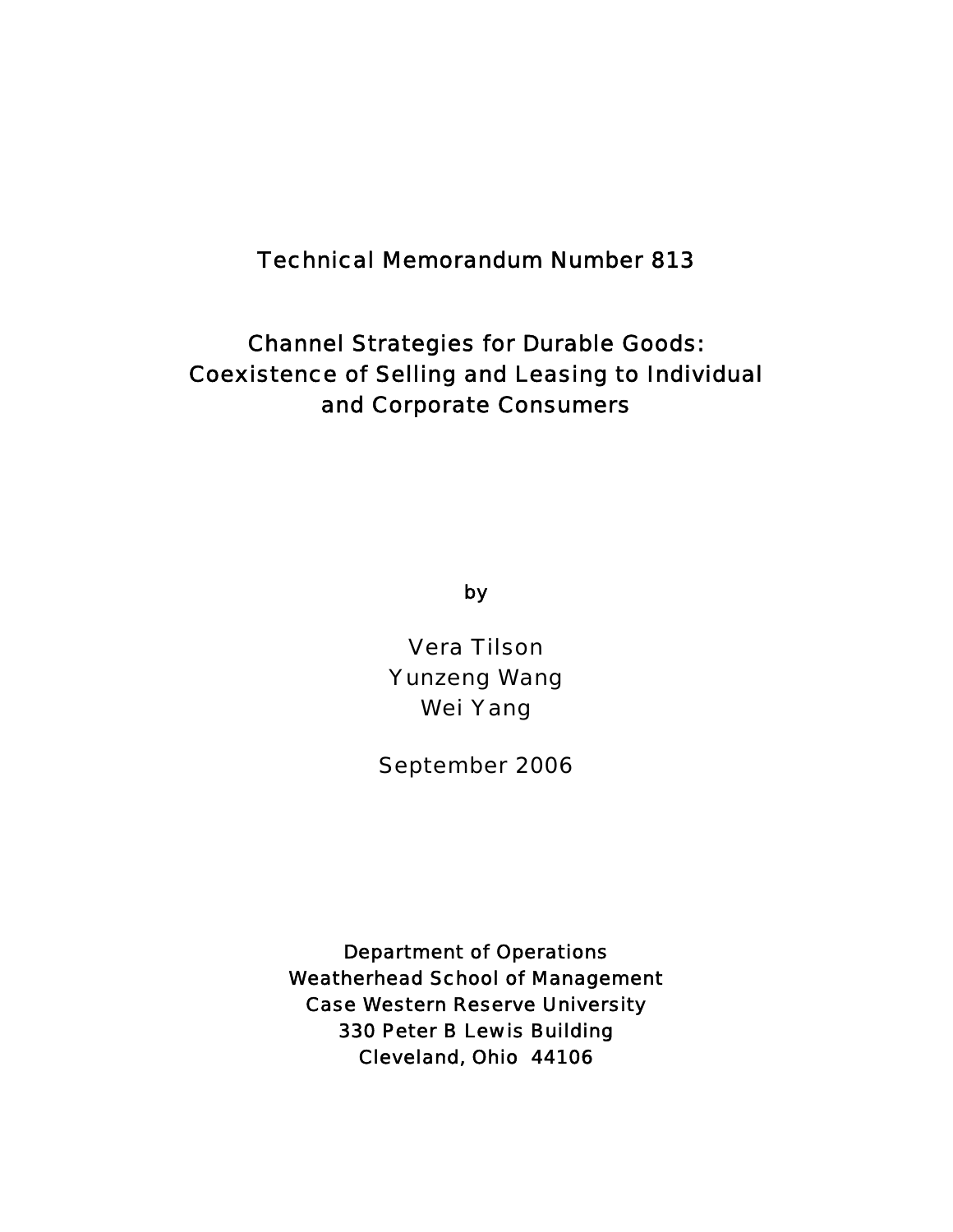# **Channel Strategies for Durable Goods: Coexistence of Selling and Leasing to Individual and Corporate Consumers<sup>1</sup>**

Vera Tilson William E. Simon Graduate School of Business University of Rochester Rochester, NY 14627 e-mail: VeraT@alum.mit.edu

> Yunzeng Wang Weatherhead School of Management Case Western Reserve University Cleveland, OH 44106 e-mail: Yunzeng.Wang@case.edu

> > Wei Yang Department of Management Long Island University Brooksville, NY 11548 e-mail: Wei.Yang@liu.edu

 $\overline{a}$ 

<sup>&</sup>lt;sup>1</sup> The authors wish to thank Dr. Suzhou Huang from Ford Research Lab and Professor Matthew J. Sobel of Case Western Reserve University for useful discussions and comments. All mistakes are, of course, our own.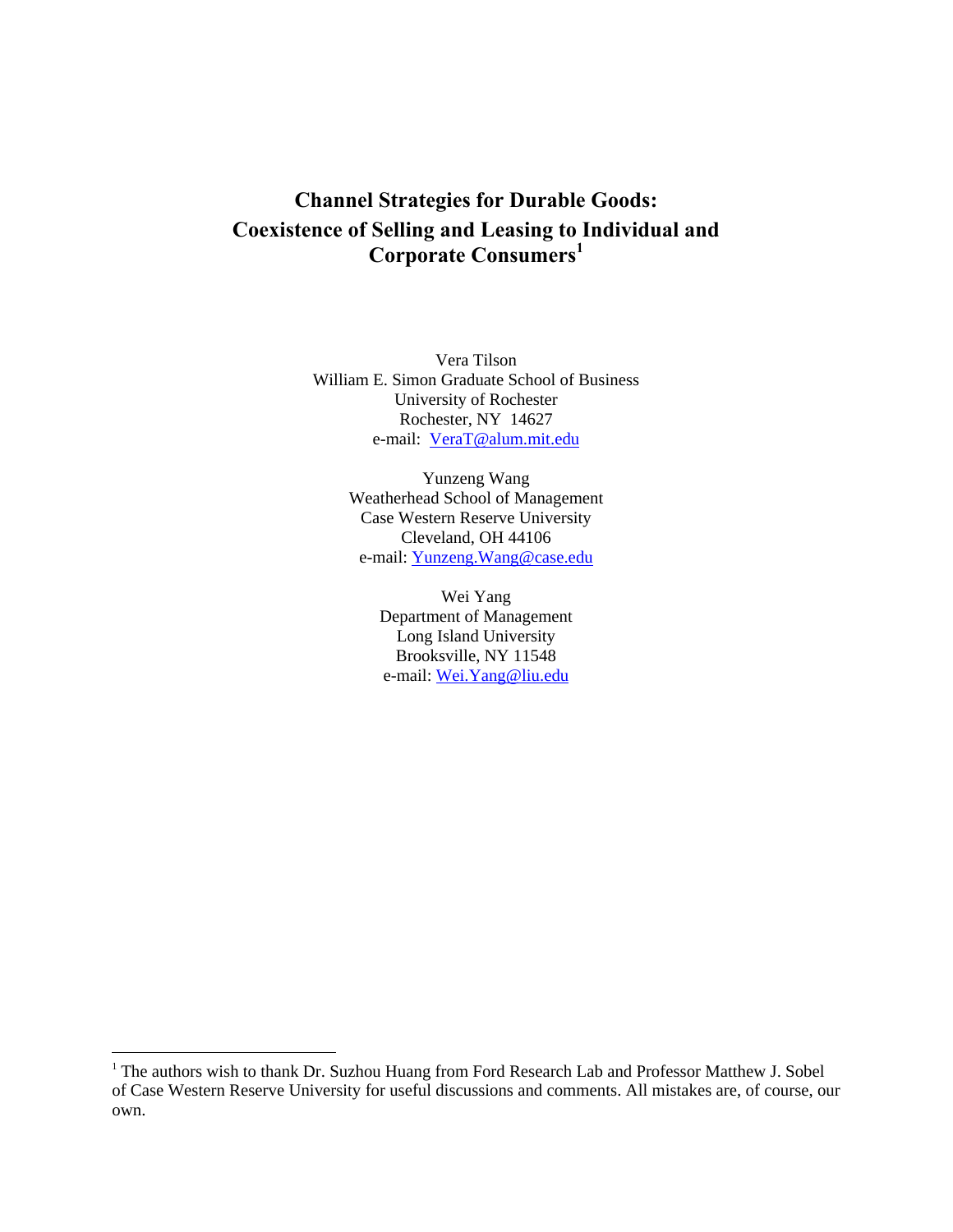# **Channel Strategies for Durable Goods: Coexistence of Selling and Leasing to Individual and Corporate Consumers**

## **Abstract**

In durable goods markets, such as those for automobiles or computers, the coexistence of selling and leasing is common as is the existence of both corporate and individual consumers. Leases to the corporate consumers affect the prices of used goods which in turn affect the buying and leasing behavior of individual consumers. The setting of prices (or volume) for sale and lease to individual and corporate consumers is a complicated problem for manufacturers.

We consider a manufacturer who concurrently sells and leases a finitely durable good to both individual and corporate consumers. We construct a model of a dynamic game to capture the interactions among the different distribution channels: (a) sale of new goods to consumers, (b) lease of new goods to both consumers and corporations, and (c) sale of off-lease goods to consumers. Both the manufacturer and consumers seek to maximize their individual payoff over infinite horizon.

Making a number of simplifying assumptions including a two-period lifetime for the finitely durable goods, we construct a Markov Perfect Stationary Equilibrium, where the manufacturer sells and leases the same number of goods every period. We show that in such equilibrium individual consumers strategically separate into four classes: those that lease every period, those that buy new goods and use them for two periods, those that always buy used goods, and those that do not participate in the market. As the number of goods leased to the corporate consumer increases, the individual consumers' markets evolve. For example, if the used goods are very poor substitutes for new goods, then first non-participants disappear – since the price of used goods quickly drops to zero, then the manufacturer stops leasing to individual consumers, so that only two classes of consumers exist. We study how the substitutability of new and used goods, production and transaction costs affect the prices the manufacturer should charge for purchases and leases respectively.

Our findings confirm the observations that the manufacturer must be careful in determining strategically how to set retail prices when there is a corporate lease consumer for his goods. In some cases (when used goods are poor substitutes for new goods) the manufacturer may need to set the one-period consumer lease price to be higher than the sale price, setting a premium for disposing of the used good. We also find that in general consumers derive benefit from the addition of a corporate customer, while not every consumer may be better off, in aggregate consumer surplus increases.

**Keywords**: Channels of Distribution, Game Theory, Market Structure, Retailing and Wholesaling, Segmentation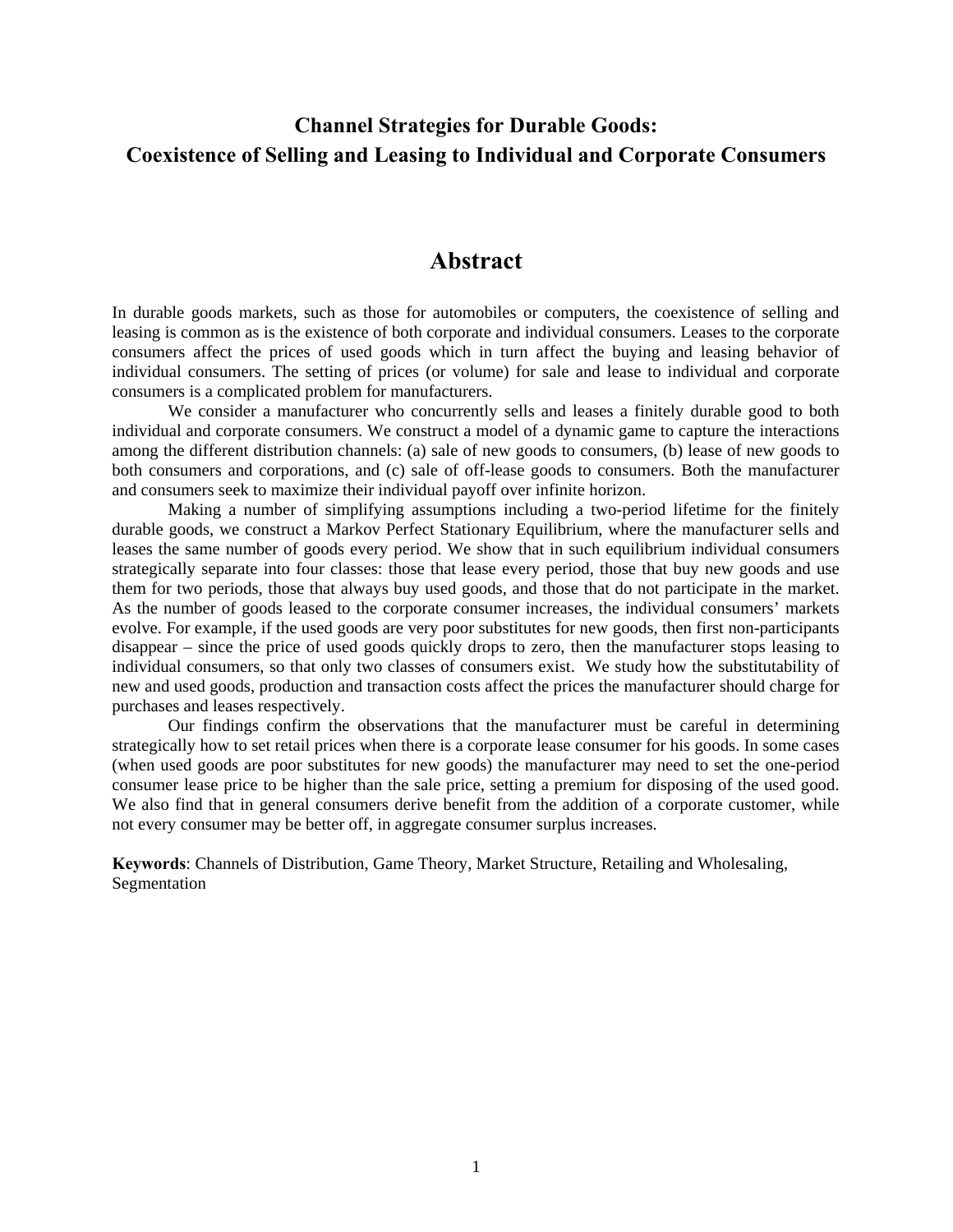## **1. Introduction**

The production and distribution of durable goods constitutes a large fraction of the economy: in the US personal expenditure on durable goods represents nearly a tenth of gross domestic product. To market durable goods such as automobiles, photocopiers, computers and other electronic devices, manufacturers often adopt a mix of selling and leasing strategies in both individual consumer and business markets. For example, approximately one quarter of GM's automotive production is sold to fleet purchasers such as rental car companies. A great many of these vehicles are "program" cars that GM buys back a year later, making this kind of sale equivalent to a lease. The following quote of (Sawyers 2002) describes automakers' dilemma: "When large numbers of program vehicles return to the market place, used vehicles prices drop. That drags down residual values of new cars. Depressed residual values erode brand image and make it difficult for automakers to offer competitive lease deals." The balance between sales and leases to businesses and consumers is an important driver of profitability and the question of how to strike the right balance has troubled automakers for years.

The longevity of durable goods is what distinguishes them from perishables, and generally makes both leasing and sales viable. The longevity often leads to second-hand markets – particularly where consumers differ in their valuation of used goods (Bulow 1982). Competition between new and used goods creates a complex dynamic problem space for producers in terms of capacity planning, selection of distribution channels and pricing.

In this paper we investigate the dynamic interactions between the corporate and retail markets for durable goods – specifically, where the manufacturer leases his product to corporate and individual consumers and also sells new goods to individuals. Our goal is to answer the following strategically important questions: First, how should the manufacturer determine the selling price of new goods for individual consumers, and leasing prices to both individual and corporate consumers? Off-lease goods impact the used goods price, which in turn must affect the choices made by individual consumers. That leads to our second question: how is the behavior of individual consumers affected by the presence of the corporate consumer? Clearly, the behavior of the manufacturer and consumers is affected by other parameters, such as substitutability of new and used goods from the consumers' point of view. Our final question is: how should the manufacturer coordinate both the retail and corporate markets as a function of varied substitutability of new and used goods in order to maximize his overall profitability?

To contribute to the understanding of the strategic interactions between a manufacturer and his corporate and individual consumers, we construct a model where both retail and corporate markets exist. There is a single corporate consumer who leases new goods according to its demand function. Individual consumers use no more than one unit of good in any particular time period. All consumers prefer using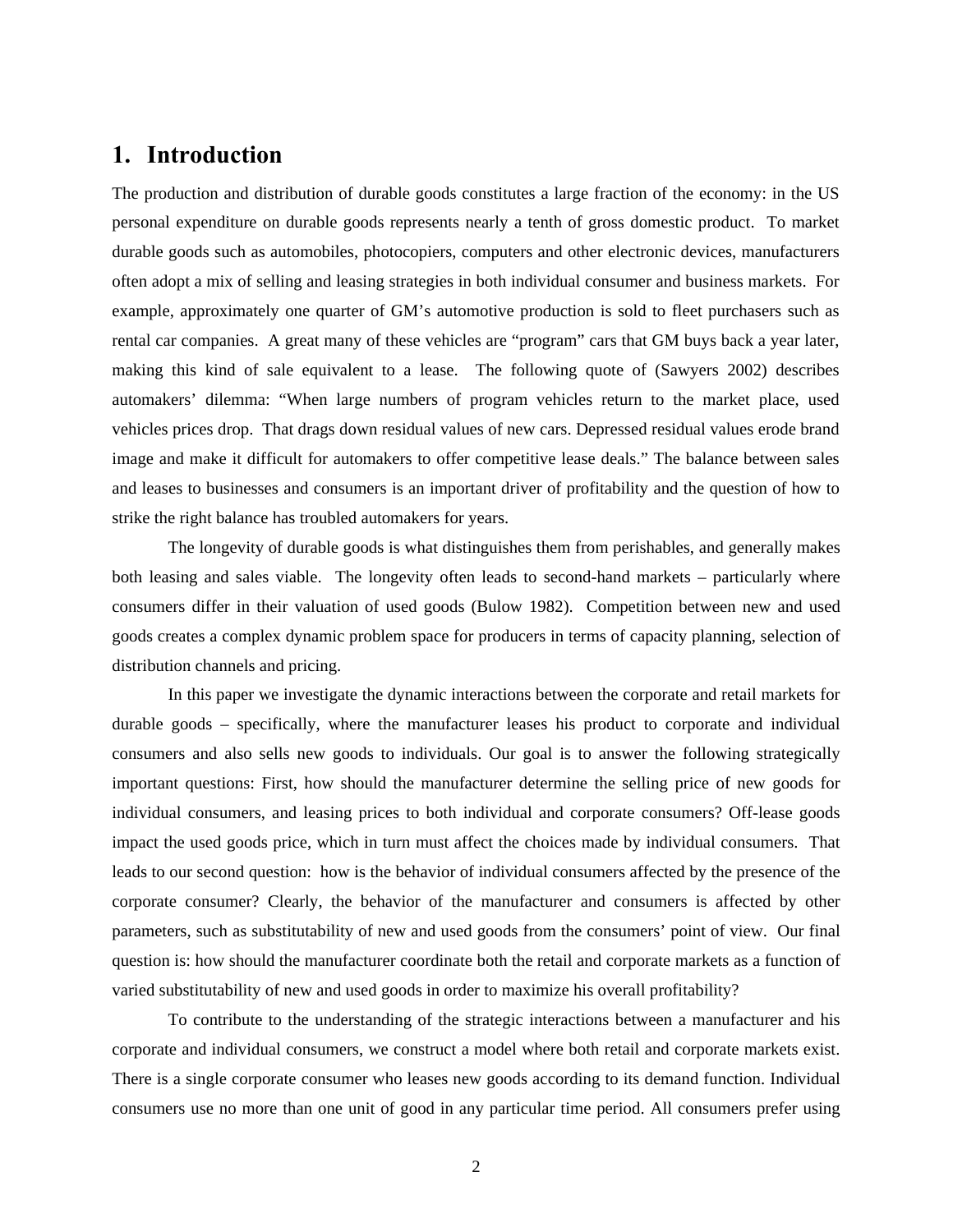newer goods, but the strength of the preference varies between consumers. The used goods markets are not frictionless and sellers incur transaction costs on the secondhand markets. The transaction costs for the manufacturer are lower than the transaction costs for the individual consumers.

The interaction between the manufacturer and consumers is modeled as a dynamic game with alternating moves. Both the manufacturer and the consumers seek to maximize discounted profit/utility over an infinite horizon. We demonstrate that there exists an equilibrium solution where individual consumers fall into four groups: those that do not participate in the market, those that only use used goods, those that buy goods when they are new and then use them for the lifetime of the good, and consumers that lease new goods every period. We show that (1) as the manufacturer increases the number of goods leased to the corporate consumer, he should reduce the number of new goods on the retail market, (2) as long as there are individual consumers who do not participate in the market, aggregate surplus of the individual consumers is increased by the addition of the fleet consumer; (3) if there are consumers that lease goods every period, there will also be consumers that buy new goods and use them for a lifetime; (4) if used goods are poor substitutes for new goods the lease price may be higher than the sale price.

The paper proceeds as follows. We provide a brief review of the related literature in the rest of this section. In Section 2, we describe the model settings and formulate the problem as a dynamic gaming problem. In Section 3, we characterize consumers' behavior in terms of their individual consumption strategy in equilibrium. In Section 4, we provide an explicit solution of the model and draw managerial insights. Section 5 concludes the paper.

#### **1.1 Literature Review**

Economists were first to highlight that a number of issues faced by producers and consumers of durable goods are distinct from those associated with perishables. Coase (1972) noted that a monopolist producer of durable goods is unable to extract monopoly rents because of the *time-inconsistency* in the monopolist's commitment to future prices. When a product is durable, its demand decreases with every period and the manufacturer has an incentive to lower the price over time to attract the remaining consumers. Strategic consumers anticipate price decreases and, assuming they are sufficiently patient, delay purchasing durable goods until the price drops to a competitive (non-monopoly) level. Coase (1972) conjectured that a durable goods producer preserves monopoly power by leasing the goods and controlling the second-hand market. Through the control of the second-hand market, the monopolist internalizes the effect of future decisions on the value of units that have already been produced. A number of papers that followed examined the assumptions under which Coase's conjecture does or does not hold or focused on alternative strategies for dealing with the problem of time inconsistency. For, example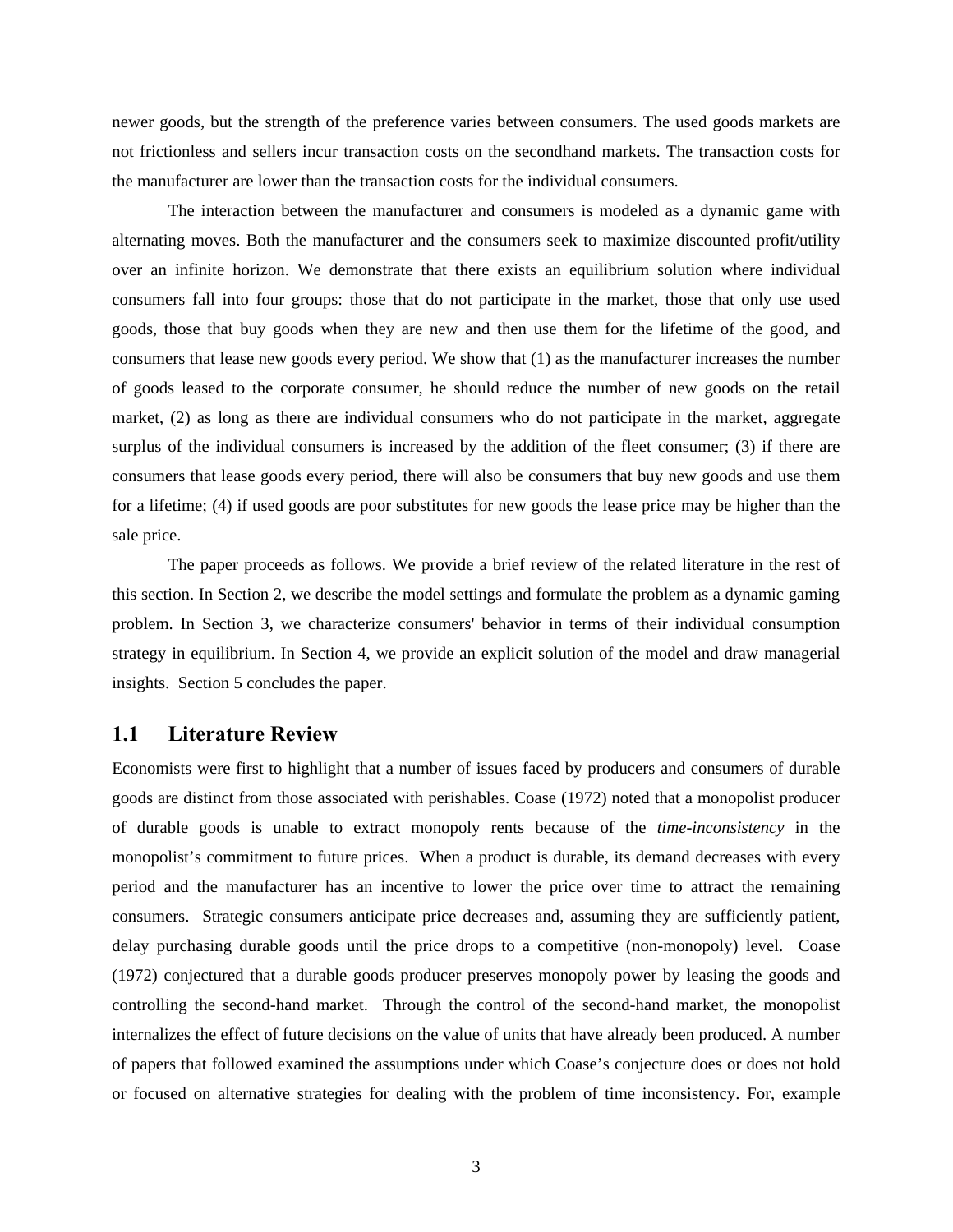Bulow (1986) showed that the manufacturer can alleviate the time inconsistency problem by reducing the durability of its products -- thus durability and selling/leasing decisions are equivalent choices.

Since Coase's conjecture several alternative explanations of leasing have been proposed in the academic literature. Leasing has been seen as a mechanism for improving the efficiency of used goods markets and increasing consumers' willingness to pay (Hendel and Lizzeri 2002; Johnson and Waldman 2003; Waldman 2003). Information asymmetry is frequently observed in the second-hand markets: a seller knows the quality of the used goods he is selling, but the buyer is not able to verify their quality. As a result a buyer is not willing to pay the price for a high quality used good and owners of such goods are reluctant to bring them to market. This phenomenon, referred to as adverse selection, leads to a "market for lemons" (Akerlof 1970). With leasing it is the original producer who brings all the used goods to market, and information asymmetry is eliminated. The efficiency of the used goods market is increased since consumers are willing to pay higher prices and the higher quality used goods find their way to market.

Concurrent leasing and selling have become commonplace in the automotive and IT industries. Several authors (Desai and Purohit 1998; Hendel and Lizzeri 2002) demonstrate that selling and leasing can be employed as a mechanism to differentiate among consumers. Porter and Sattler (1999) note that when consumers are heterogeneous in their preferences for new and used goods then secondary markets benefit both producer and consumers. Consumers who value newer goods the most trade-in their older goods and purchase new ones. The producer benefits from the additional demand. Consumers who place lower value on the good can purchase from the used goods market.

Desai and Purohit (1999) study how product reliability and market competitiveness affect the relationship between leasing and selling. Huang et al. (2001) focus on the role of transaction costs in second-hand markets. They show that if the transaction costs for the consumer are higher than for the manufacturer, the manufacturer chooses to control the second-hand market, and that both leasing and selling take place. The ratio of selling to leasing decreases with decreasing transaction costs. Recently, Bhaskaran and Gilbert (2005) examined the impact of a complementary product on the manufacturer's strategy, and studied the adoption of the concurrent leasing and selling to balance the manufacturer's commitment across its own market and the complementary market.

Most literature focuses on analyzing the marketing strategy when the manufacturer deals only with individual consumers. However, there are a few exceptions. Using a two-period model, Purohit and Staelin (1994) consider a manufacturer who manages two independent sales channels: dealers and rental agencies. Consumers purchase goods from dealers and rent goods from rental agencies via short-term leasing contracts. The two distribution channels interact through the second-hand market. The rental agencies are treated as exogenous. The focus is on the quantities that should be sold to the dealer and the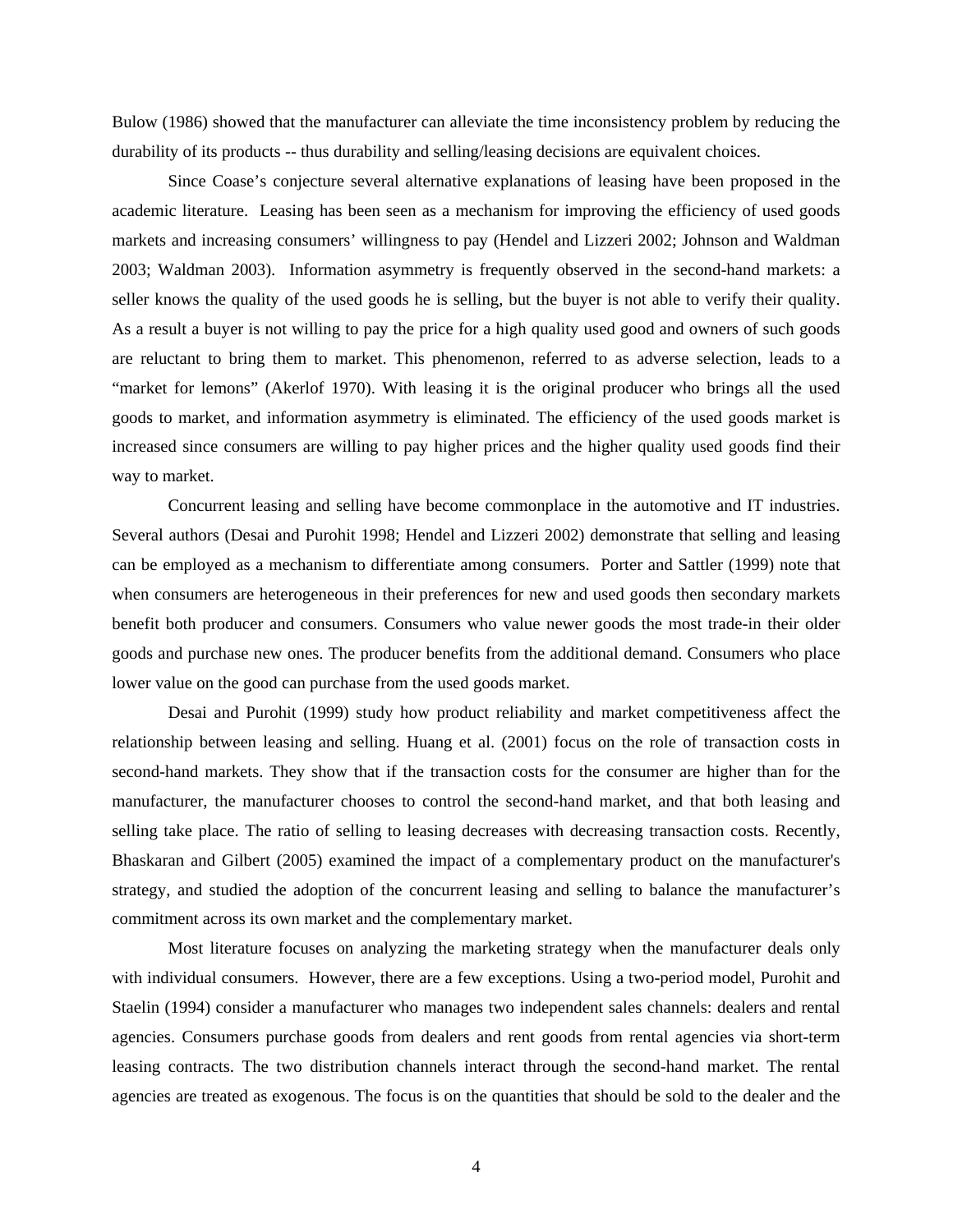impact of different channel structures on the dealer. Later Purohit (1997) extends the model by endogenizing the rental agency and analyzing the effect of market structures on the profitability of the manufacturer and its intermediaries. While considering two channels, these models do not consider the coexistence of leasing and selling to individual consumers.

## **2. The Model**

 $\overline{a}$ 

In this section, we describe our model and lay out the assumptions regarding the product, the manufacturer as well as the individual and corporate consumers.

Time is measured discretely. The product is durable but has finite life. To capture the dynamic interaction among market participants while retaining tractability, we restrict longevity of a good to two periods: in period 1 it is new, in period 2 it is used, and after two periods the goods is not usable. The product deteriorates with time, and the difference between a new and used good is discernable to all participants.

The manufacturer is assumed to be a monopolist<sup>2</sup> who produces a single type of product and has no capacity constraints. A constant marginal cost *c* is incurred in production and marketing. New goods can be sold or leased to individual consumers. Each individual consumer owns or leases at most one unit in each period. The manufacturer leases multiple new goods to a corporate consumer. Both types of lease contract last one period, after which off-lease goods are returned to the manufacturer who resells them in the second-hand market with a unit disposal cost  $\beta$ . While the lease contract does not contain a buy-back option we are not precluding any individual consumer from purchasing the good at lease expiration at the prevailing used good price. The relationship among the market participants is illustrated in Figure 1.

There is one corporate consumer that leases new goods from the manufacturer. The lease quantity is determined by the corporate consumer's own utility objective. The corporate consumer's reaction function  $R(v)$  is defined as the number of goods leased in a particular period in response to lease price *v* 3 .

<sup>&</sup>lt;sup>2</sup> We justify this assumption with a quote from (Waldman 2003): "Even though most durable goods producers are not monopolist most do have market power, and monopoly analyses should provide useful insights".

<sup>&</sup>lt;sup>3</sup> In reality, a manufacture can face multiple corporate consumers. In that case, the one corporate consumer in our model is the aggregation of all such consumers; and so the lease quantity  $R(v)$  is the aggregated lease quantity of all corporate consumers.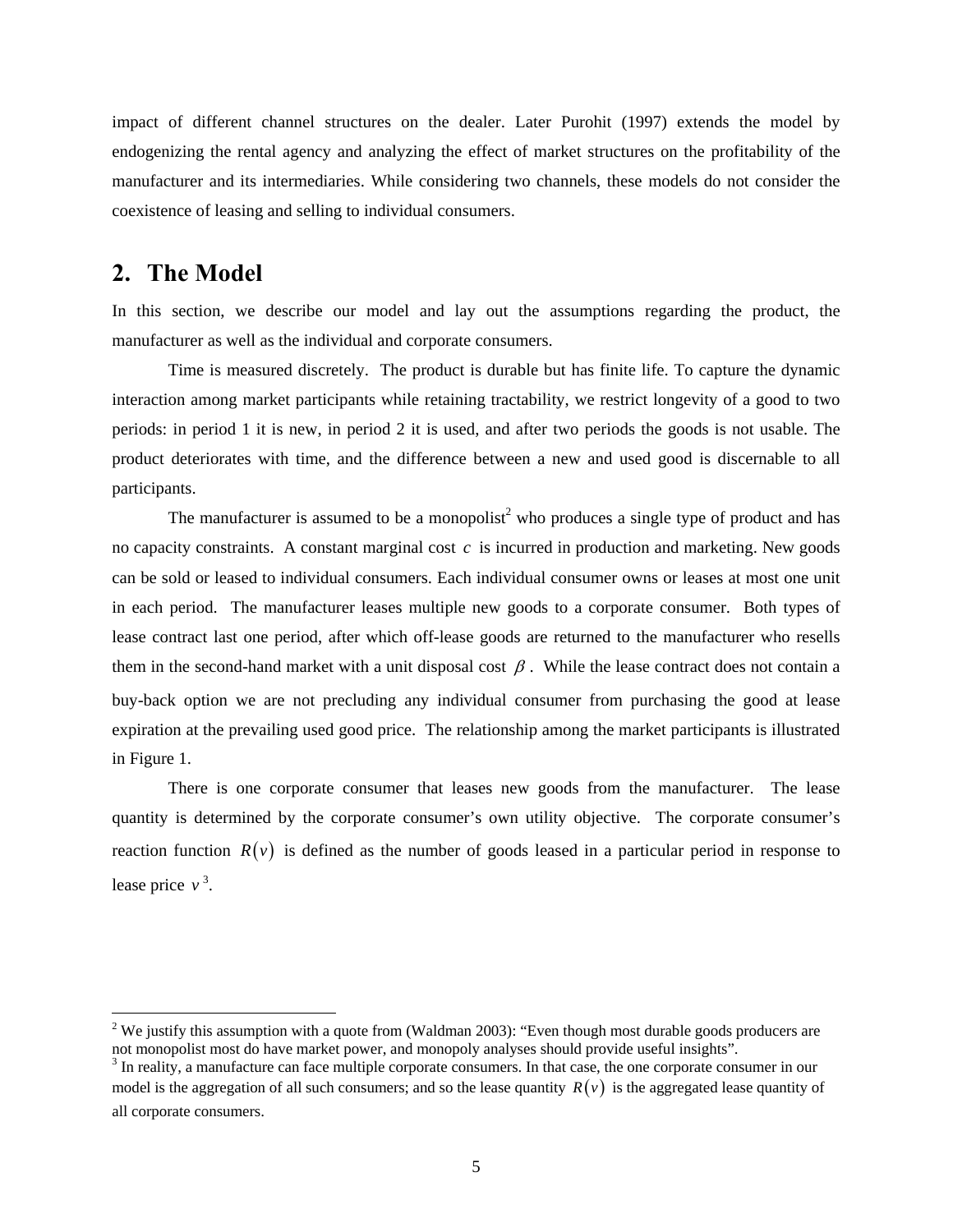

**Figure 1: Model Framework** 

We assume that individual consumers have infinite lives and the size of the population is a constant *P*. In each period consumers can either purchase a new or used good, lease a new good, or stay out of the market. They can also resell used goods in the second-hand market with a unit disposal cost  $\alpha$ . Since the manufacturer benefits from economies of scale, we assume that  $\alpha > \beta$ . Consumers are heterogeneous in their valuation of goods, consumer preferences are exogenous and do not change with time. We use parameter  $\theta \in [0,1]$  to describe consumer type. Consumers of different types are distributed in the population according to a density distribution function  $f(\theta)$ . The value placed by a consumer of type  $\theta$  on using a good of vintage k for one period is  $u_k(\theta)$ , where  $k = 0$  indicates a new good and  $k = 1$  a used good. We assume that every individual consumer prefers newer goods to older goods, that is  $u_0(\theta) > u_1(\theta)$ , and that consumers with higher  $\theta$  value both new and used goods higher than the consumers with low  $\theta$ , which implies that both  $u_0(\theta)$  and  $u_1(\theta)$  are increasing, and that the preference for using the new good rather than a used good,  $u_0(\theta) - u_1(\theta)$ , increases with  $\theta$  as well.

The interaction of the manufacturer with the corporate consumer and individual consumers is modeled as a sequential game with complete information. We assume all players are rational and their objectives are to maximize discounted profits or utilities over an infinite horizon with a common discount factor  $0 < \gamma \leq 1$ . The manufacturer moves first and sets the purchase and lease prices of new goods. The consumers move next. Their collective actions determine the number of new goods that will be leased and purchased, as well as the price of used goods.

The decision variables for the manufacturer are the sale price of a new good  $q_0^t$ , individual lease price  $r^t$  and corporate lease price  $v^t$ , where the superscript *t* denotes the time period. For notational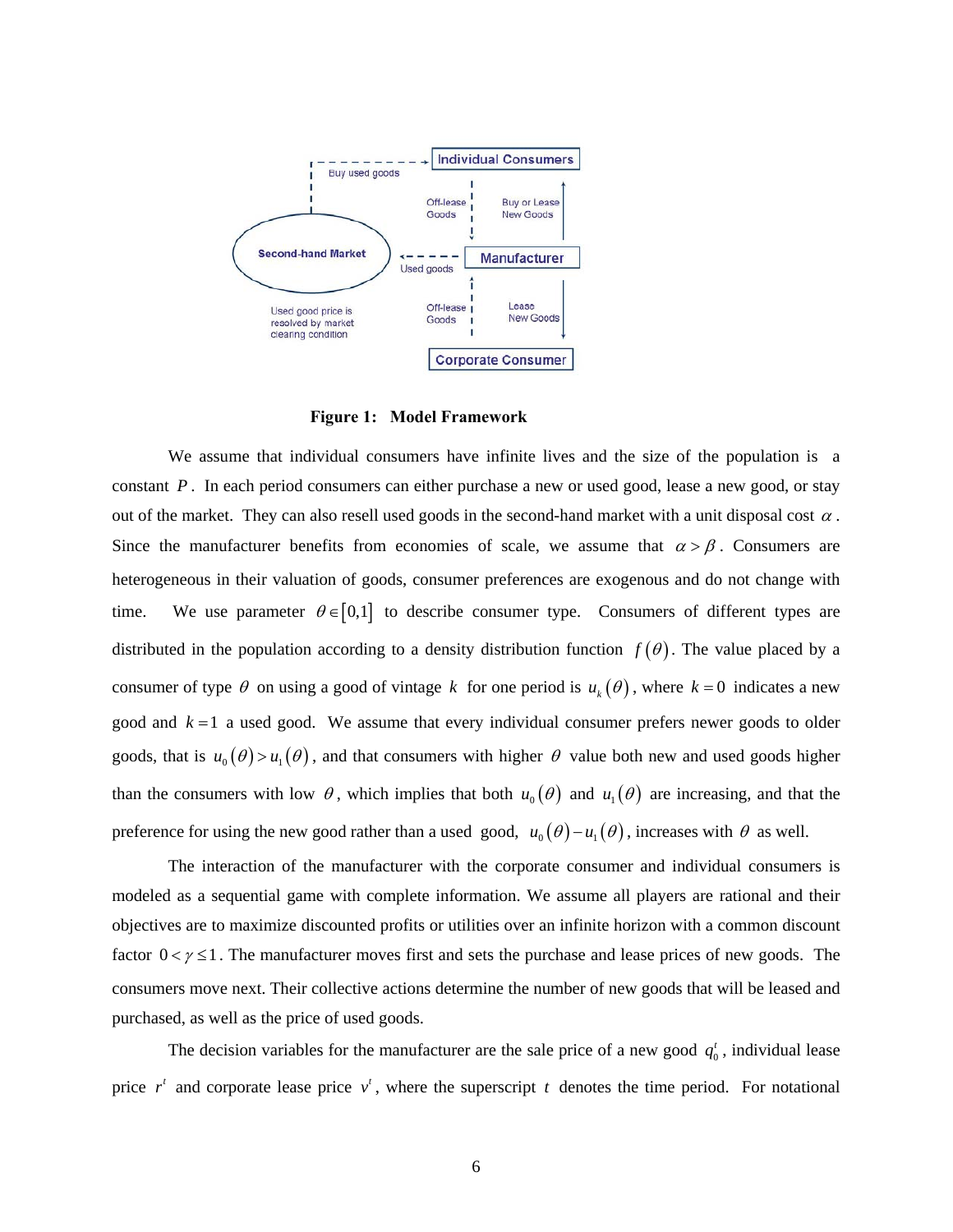convenience, we define the price vector as  $p' = \{q'_0, r', v'\}$ . At the beginning of period *t* the manufacturer announces the three prices and places the off-lease goods from the previous period for sale on the secondhand market. We assume that the second-hand market is competitive, and that the price of used goods,  $q_1^t$ , is resolved in such way that the second-hand market clears. All consumers are price-takers. Based on the prices announced by the manufacturer and the used goods price determined by the second-hand market, the consumers decide to buy, lease or do nothing.

### **2.1 Corporate Consumer**

The corporate consumer leases new goods from the manufacturer. As an independent economic entity, the corporate consumer determines the optimal lease quantity in each period to maximize her discounted profit over an infinite horizon. Specifically, we assume that the corporate consumer has a profit function of  $\pi^{t}( R^{t}, v^{t})$  when she chooses to lease  $R^{t}$  units at the price  $v^{t}$  in period t. We further assume that the corporate consumer faces a stable production or profit-generating technology over time, meaning that she has the same profit function of the form  $\pi^{t}( R^{t}, v^{t}) = \pi(R^{t}, v^{t})$  for all *t*. Thus, her total discounted profit

is 
$$
\sum_{t=0}^{\infty} (\gamma)^t \pi \left( R^t, v^t \right).
$$

We assume that the corporate consumer does not play strategically against the manufacturer or individual consumers. Since all corporate leases last exactly one period, a decision on lease quantity made in the current period has no effect on any future decisions or profits. Consequently, maximizing the total discounted profit amounts to maximizing the one-period profit  $\pi(R^t, v^t)$  at each period t. Let  $R(v^t)$  be the optimal quantity leased in response to manufacturer's price  $v'$ , that is,  $R(v') = \arg \max_{R} \pi (R, v')^4$ .

We further assume that the corporate consumer's response function  $R(v^t)$  is known to the manufacturer. Since there is no capacity constraint for the manufacturer, the corporate consumer's demand can always be satisfied.

## **2.2 Individual Consumers**

 $\overline{a}$ 

At the beginning of each period a consumer is in one of two states: either owning a one-period old good or not. We use  $o^t \in \{0,1\}$  to designate consumer state at the start of period *t* :  $o^t = 1$  indicates ownership

<sup>&</sup>lt;sup>4</sup> We assume that  $\pi(\cdot, v^t)$  is such that  $R(v^t)$  is unique.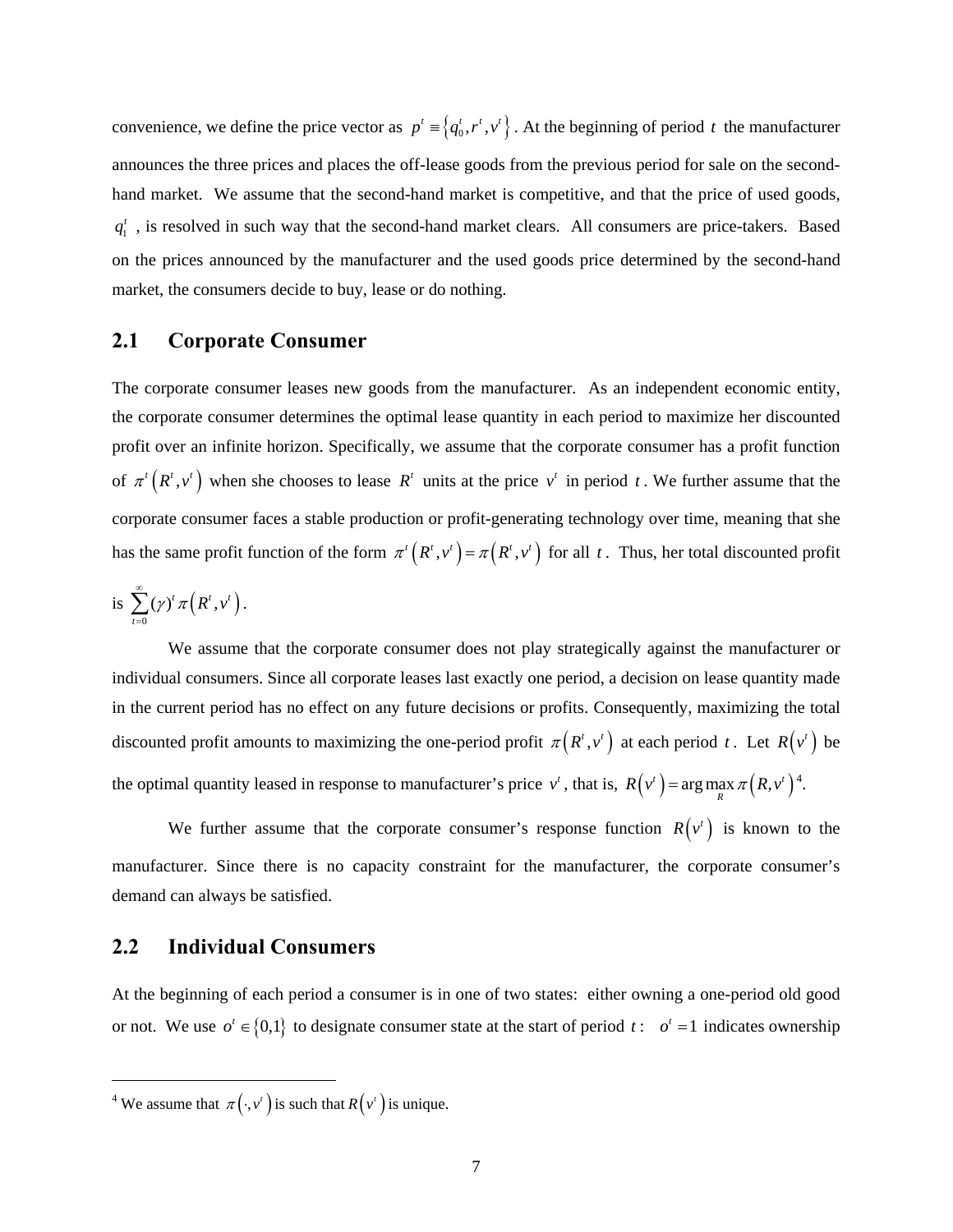of a used good,  $o^t = 0$  indicates otherwise. Depending on his state the consumer has a number of actions available. If he does not possess a good he can either do nothing (*I*), lease a new good for one period (*L*), buy a new good (*N*), or buy a used good (*U*). If he possesses a one-period old good he can choose to keep it (*K*), sell it and lease a new good ( *SL*), sell it and buy a new good (*SN*) or just sell the good and not replace it (*S*). Let  $A(o^t)$  denote the feasible action set in state  $o^t$ . Each consumer action,  $a^t \in A(o^t)$ , is associated with (1) a consumer type-specific reward obtained in the current period  $\pi_{\theta} (o^t, a^t, p^t, q_1^t)$ , and (2) the state transition function  $T(o^t, a^t)$  specifying next period's state given the consumer's current state and the action taken. The reward function  $\pi_{\theta}\left( o^t, a^t, p^t, q_1^t \right)$  matrix is detailed in Table 1; the state transition diagram representing  $T(o^t, a^t)$  is shown in Figure 2.

| At State $o^t = 0$ |                     | At State $o^t = 1$ |                                        |
|--------------------|---------------------|--------------------|----------------------------------------|
| Action             | Reward              | Action             | Reward                                 |
|                    |                     | K                  | $u_{1}(\theta)$                        |
| $\boldsymbol{N}$   | $u_0(\theta)-q_0^t$ | S                  | $q_1^t - \alpha$                       |
| U                  | $u_1(\theta)-q_1^t$ | <b>SN</b>          | $q_1^t - \alpha + u_0(\theta) - q_0^t$ |
|                    | $u_0(\theta)-r^t$   | SL                 | $q_1^t - \alpha + u_0(\theta) - r^t$   |

**Table 1: Immediate Reward Matrix**  $\pi_{\theta}\left( o^t, a^t, p^t, q_1^t \right)$  for Individual Consumers



**Figure 2: State Transition Diagram for Individual Consumers** 

At the beginning of every period each consumer chooses an action  $a<sup>t</sup>$  to maximize his discounted reward over an infinite horizon

$$
\sum_{t=0}^{\infty} (\gamma)^t \pi_{\theta} \left( o^t, a^t, p^t, q_1^t \right).
$$
 (1)

Let  $V_{\theta}$   $(o', p', q'_1)$  denote the total discounted payoff for a type  $\theta$  customer when he follows an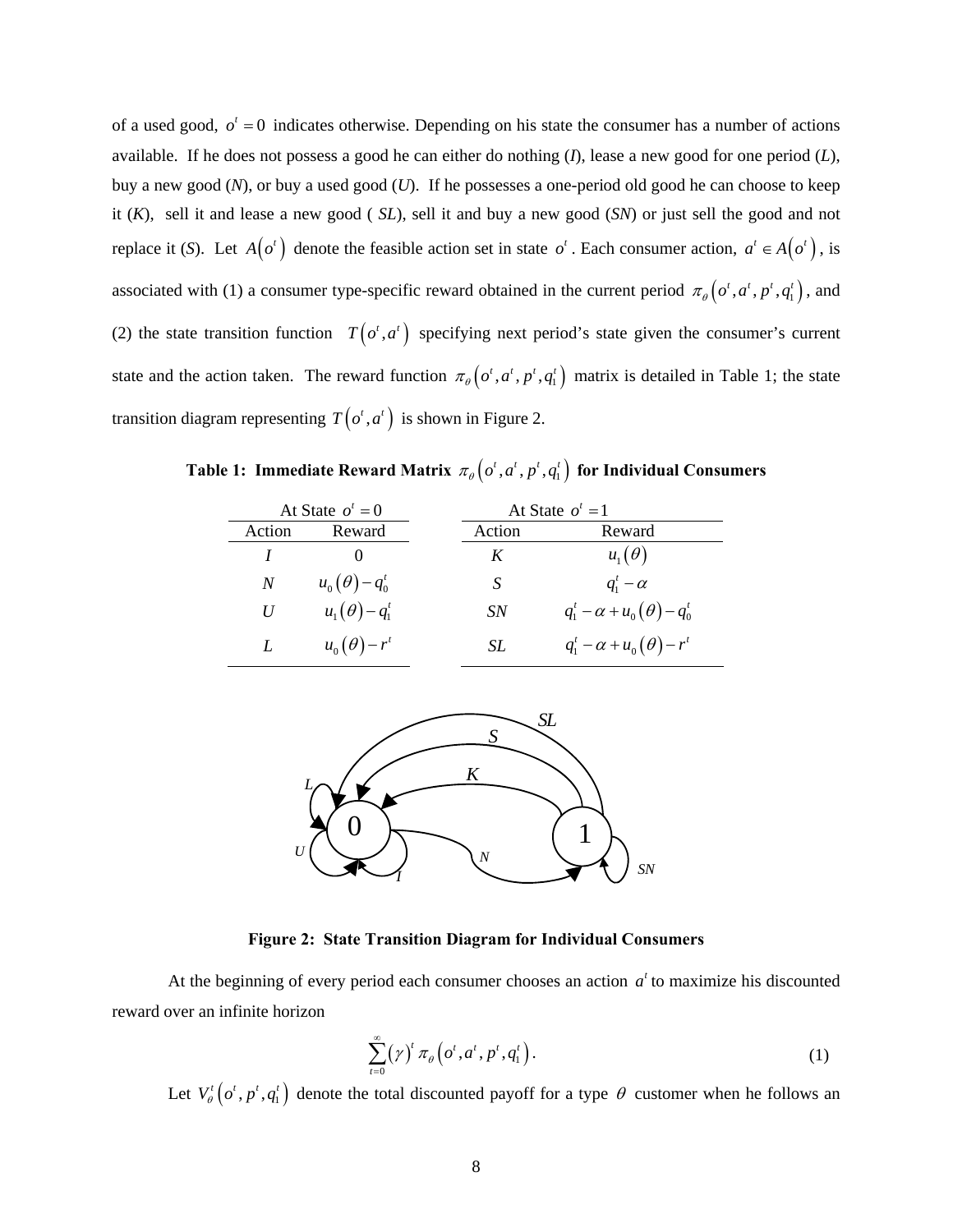optimal policy  $\sigma_{\theta}^{*}$  starting at period *t*. Then, an individual consumer's problem can be described by the following dynamic programming equation:

$$
V'_{\theta}\left(o', p', q'_1\right) = \max_{a' \in A(o')} \left\{ \pi_{\theta}\left(o', a', p', q'_1\right) + \gamma V'_{\theta}\left[T\left(o', a'\right), p'^{+1}, q'^{+1}_1\right] \right\}.
$$
 (2)

Let  $a_{\theta}^t (o^t, p^t, q_1^t)^*$  be the action that policy  $\sigma_{\theta}^*$  specifies for consumer  $\theta$  at period *t*, given the customer state  $o^t$ , manufacturer-set prices  $p^t$  and the used goods price  $q_1^t$ .

### **2.3 Manufacturer's Problem**

The manufacturer's profit is determined by the sale and lease prices he charges for new goods, the number of new goods sold and leased as well as by the price of used goods, since he sells off-lease goods on the used goods market. The manufacturer's reward is composed of his profit from several channels. Let  $B<sup>t</sup>$  be the number of new goods sold by the manufacturer in period  $t$ . The profit from sales is

$$
\left(q_0^t - c\right)B^t\,. \tag{3}
$$

Let  $L<sup>i</sup>$  be the total number of leased goods, which includes those leased to the corporate consumer, namely,  $R(v')$ . The number of goods leased to individual consumers is  $L' - R(v')$ . The one-period profit from leases in period *t* is given by

$$
(r'-c)\big[L'-R(v')\big]+(v'-c)R(v')\,.
$$
 (4)

In addition there is a profit stream from selling the off-lease goods which were produced and leased out last period. The profit from the sale of off-lease goods is

$$
\left(q_1^t - \beta\right)L^{t-1} \,. \tag{5}
$$

The manufacturer sets prices  $q_0^t$ ,  $r^t$  and  $v^t$  each period to maximize his discounted profit over an infinite horizon:

$$
\sum_{t=0}^{\infty} (\gamma)^{t} \cdot \pi_M \left( L^{-1}, B^t, L^t, p^t, q_1^t \right), \tag{6}
$$

where  $\pi_M(L^{-1}, B^t, L^t, p^t, q_1^t)$  is the sum of (3), (4) and (5). At the beginning of each period *t*, the state of the system relevant to the manufacturer's decision includes: 1) the number of used goods in his possession to be sold in the current period, and 2) the collective state of individual consumers. The number of used goods the manufacturer possesses in the current period equals the number of new goods leased last period, namely,  $L<sup>{-1}</sup>$ . The collective state of individual consumers is more involved, and additional notation is needed to describe it.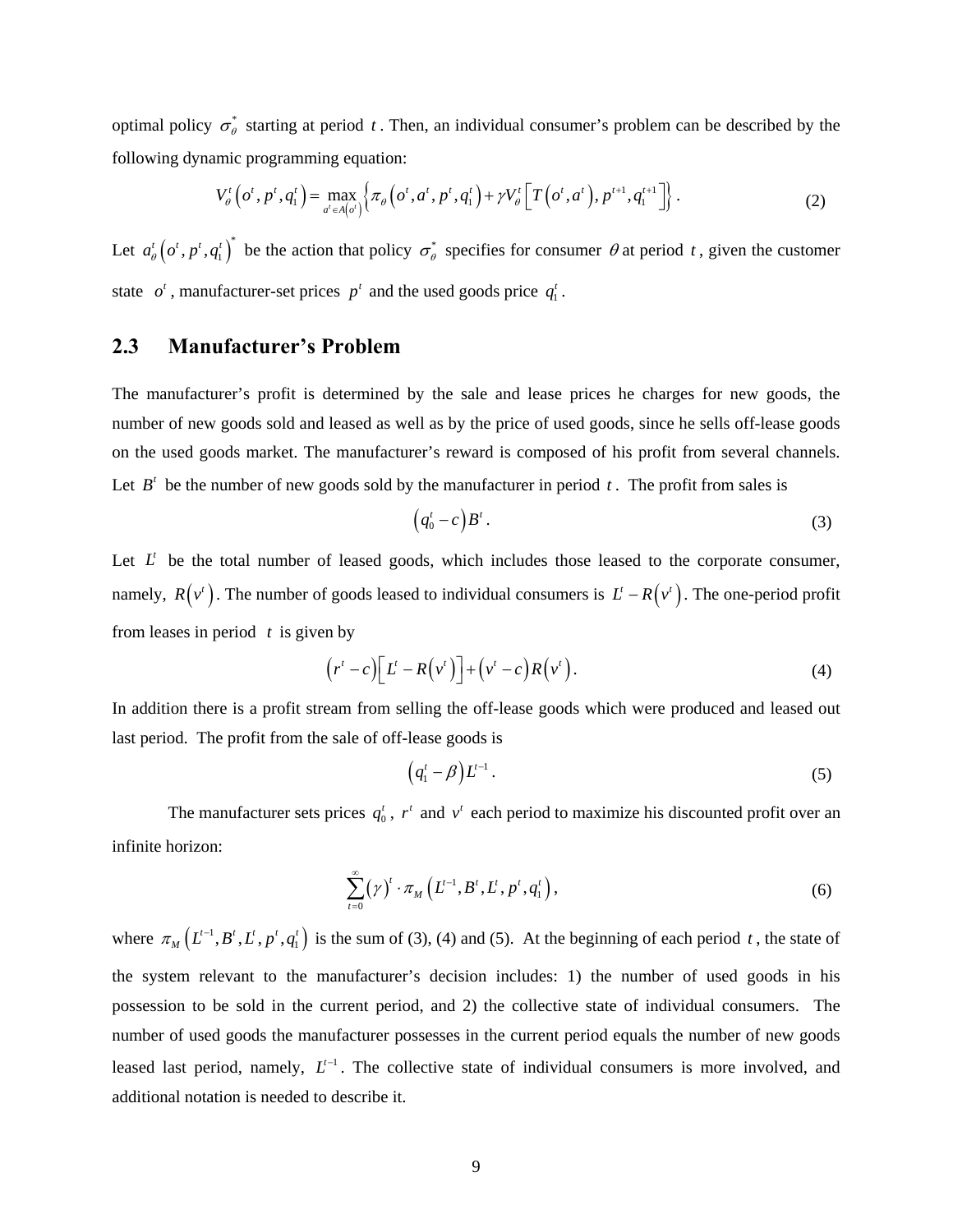We define a function  $g'(\theta)$  as the fraction of individual consumers in the interval  $[\theta, \theta + d\theta]$ that own a used good at the start of period *t* . The fraction of consumers in the same interval that do not own a used good at the start of period *t* is  $\overline{g}^{t}(\theta) = 1 - g^{t}(\theta)$ . We are now ready to make more concrete statements about the dynamics of the system. When the manufacturer offers a specific set of prices  ${p'} = \{q_0^t, r^t, v^t\}$ , the corporate consumer chooses to lease  $R(v^t)$  units and each individual consumer chooses an action  $a'_{\theta} (o', p', q'_1)^*$  to maximize his payoff function (2). Individual consumers' decisions interact with the used goods market through the following market clearing condition:

$$
L^{t-1} + P \cdot \int_0^1 g'(\theta) \cdot IN_{\left\{a_\theta'(1, p', q'_1)^\ast \neq K\right\}} f(\theta) d\theta = P \cdot \int_0^1 \overline{g}'(\theta) \cdot IN_{\left\{a_\theta'(0, p', q'_1)^\ast = U\right\}} f(\theta) d\theta,
$$
\n<sup>(7)</sup>

where the indicator function is defined as

$$
IN_{\{condition\}} \equiv \begin{cases} 1, & \text{if condition is satisfied;} \\ 0, & \text{otherwise.} \end{cases}
$$

The left-hand side of (7) gives the total supply of used goods: the number of goods that were leased in the previous period plus the number of used goods that are being sold by the individual consumers who own a used good at the start of the period. The right-hand side the total demand: the number of used goods that are being bought by individual consumers who do not own a used good at the start of the period.

Given a state  $\{L^{t-1}, g^t(\theta)\}\$ and manufacturer's prices  $p^t$ ,  $a^t_{\theta}\left(o^t, p^t, q_1^t\right)^*$ , the optimal action for each individual consumer and used good price,  $q_1^t$ , are determined *jointly* by solving equations (2) and (7). As a result, the used goods price can be expressed as  $q_1^t \left[ L^{-1}, g^t(\theta), p^t \right]$ .

The number of new goods sold in period *t* can be calculated as

$$
B^{t}(L^{t-1}, g^{t}(\theta); p^{t}) = P \cdot \int_{0}^{1} \overline{g}^{t}(\theta) \cdot IN_{\{a_{\theta}^{t}(0, p^{t}, q_{1}^{t})^{*} = N\}} f(\theta) d\theta + P \cdot \int_{0}^{1} g^{t}(\theta) \cdot IN_{\{a_{\theta}^{t}(1, p^{t}, q_{1}^{t})^{*} = SN\}} f(\theta) d\theta,
$$
\n
$$
(8)
$$

and the number of new goods leased in period *t* is

$$
L^{t}(L^{t-1}, g^{t}(\theta); p^{t}) = P \cdot \int_{0}^{1} \overline{g}^{t}(\theta) \cdot IN_{\{a_{\theta}^{t}(0, p^{t}, q_{1}^{t})^{*} = L\}} f(\theta) d\theta
$$
  
+
$$
P \cdot \int_{0}^{1} g^{t}(\theta) \cdot IN_{\{a_{\theta}^{t}(1, p^{t}, q_{1}^{t})^{*} = SL\}} f(\theta) d\theta + R(v^{t}).
$$
\n(9)

Equation (9) provides the transition function for the number of used goods to be sold in period  $t + 1$ .

The fraction of individual consumers in the interval  $[\theta, \theta + d\theta]$  that own a used good at the start of period *t* +1 is equal to the sum of (1) the fraction of consumers who owned nothing at the start of period *t* and chose to buy a new good and (2) the fraction of consumers who owned a used good and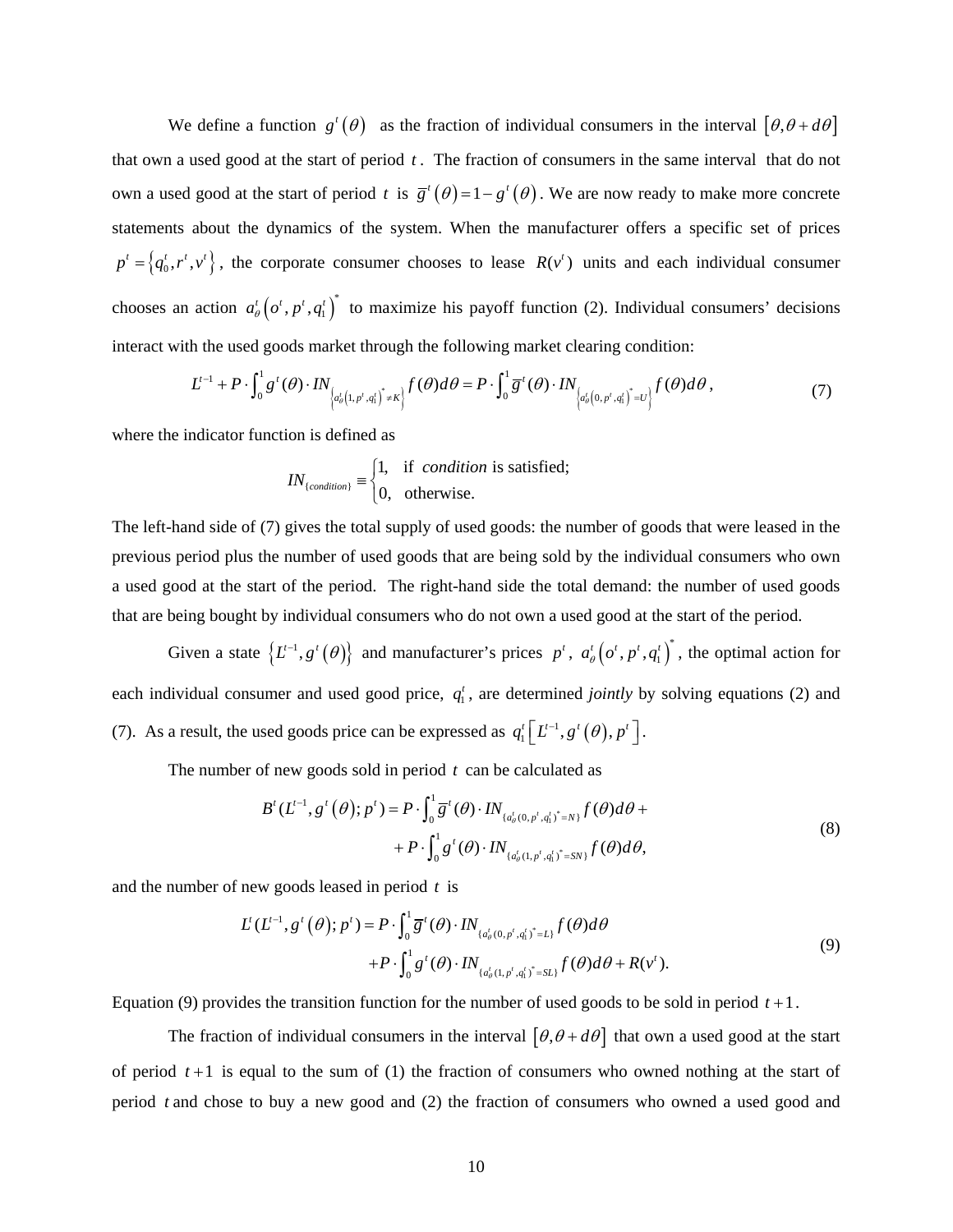chose to sell it and buy a new good. The transition of  $g^{t+1}(\theta)$  is governed by

$$
\left\{g^{t+1}(\theta)\right\}\left(L^{-1},g^{t}(\theta);p^{t}\right)=\overline{g}^{t}(\theta)\cdot IN_{\left[a_{\theta}^{t}(0,p^{t},q_{1}^{t})^{*}=N\right\}}+g^{t}(\theta)\cdot IN_{\left[a_{\theta}^{t}(1,p^{t},q_{1}^{t})^{*}=SN\right]}
$$
\n(10)

The manufacturer's problem can be described by the following Bellman equation:

$$
V'_{M}\left[L'^{-1}, g'(\theta)\right] = \max_{p'} \left\{ \pi_{M}\left(L'^{-1}, B', L', p', q'_{1}\right) + \gamma V'^{t+1}_{M}\left[L', g'^{t+1}(\theta)\right]^{t+1} \right\}
$$
(11)

Let  $\sigma_M^*$  denote an optimal policy for the manufacturer, and  $p' [L^{-1}, g'(\theta)]^*$  the action that policy  $\sigma_M^*$ specifies in period *t* when the number of used goods leased in the previous period is  $L^{-1}$  and the aggregate state of consumers is described by  $g^t(\theta)$ .

#### **2.4 Concept of Model Solution**

We seek a steady-state equilibrium, where the manufacturer leases the same number of units every period and the aggregate state of the consumers is constant. In such an equilibrium, the time index (i.e., superscript *t*) on various quantities satisfying  $(1) - (11)$  is dropped. Under the assumption that a price vector  $p^*$  maximizes the manufacturer's long-term discounted profit, quantities *L*,  $g(\theta)$  and  $p^*$  satisfy

$$
V_M\left[L, g(\theta)\right] = \pi_M\left(L, B, L, p^*, q_1\right) + \gamma V_M\left[L, g(\theta)\right] \tag{12}
$$

and the price vector  $p^*$  maximizes one-period profit:

$$
p^* = \underset{\{q_0, r, v\}}{\arg \max} \left\{ \left( q_0 - c \right) B + \left( r - c \right) \left[ L - R(v) \right] + \left( v - c \right) R(v) + \left( q_1 - \beta \right) L \right\}. \tag{13}
$$

The Bellman equation for individual consumers (2) reduces to

$$
V_{\theta}\left(o, p^{*}, q_{1}\right) = \pi_{\theta}\left[o, a\left(o, p^{*}, q_{1}\right)^{*}, p^{*}, q_{1}\right] + \gamma V_{\theta}\left\{T\left[o, a\left(o, p^{*}, q_{1}\right)^{*}\right], p^{*}, q_{1}\right\}.
$$

Since  $p^*$  and  $q_1$  are constants for all consumers, we simplify the notation by defining  $V_{\theta}(o) = V_{\theta}(o, p, q_1)$  and  $a_{\theta}(o)^* = a_{\theta}(o, p^*, q_1)$  to write the above Bellman equation as

$$
V_{\theta}(o) = \pi_{\theta}\Big[ o, a_{\theta}(o)^*, p^*, q_1\Big] + \gamma V_{\theta}\Big\{T\Big[ o, a_{\theta}(o)^*\Big]\Big\}.
$$
 (14)

## **3. Strategic Behaviors in Equilibrium**

In a steady-state equilibrium, all the prices are constant, including the lease price  $\nu$  for the corporate consumer. Each period the corporate consumer chooses her lease quantity based only on the lease price for that period. In equilibrium she chooses the same lease quantity  $R(v)$  period after period.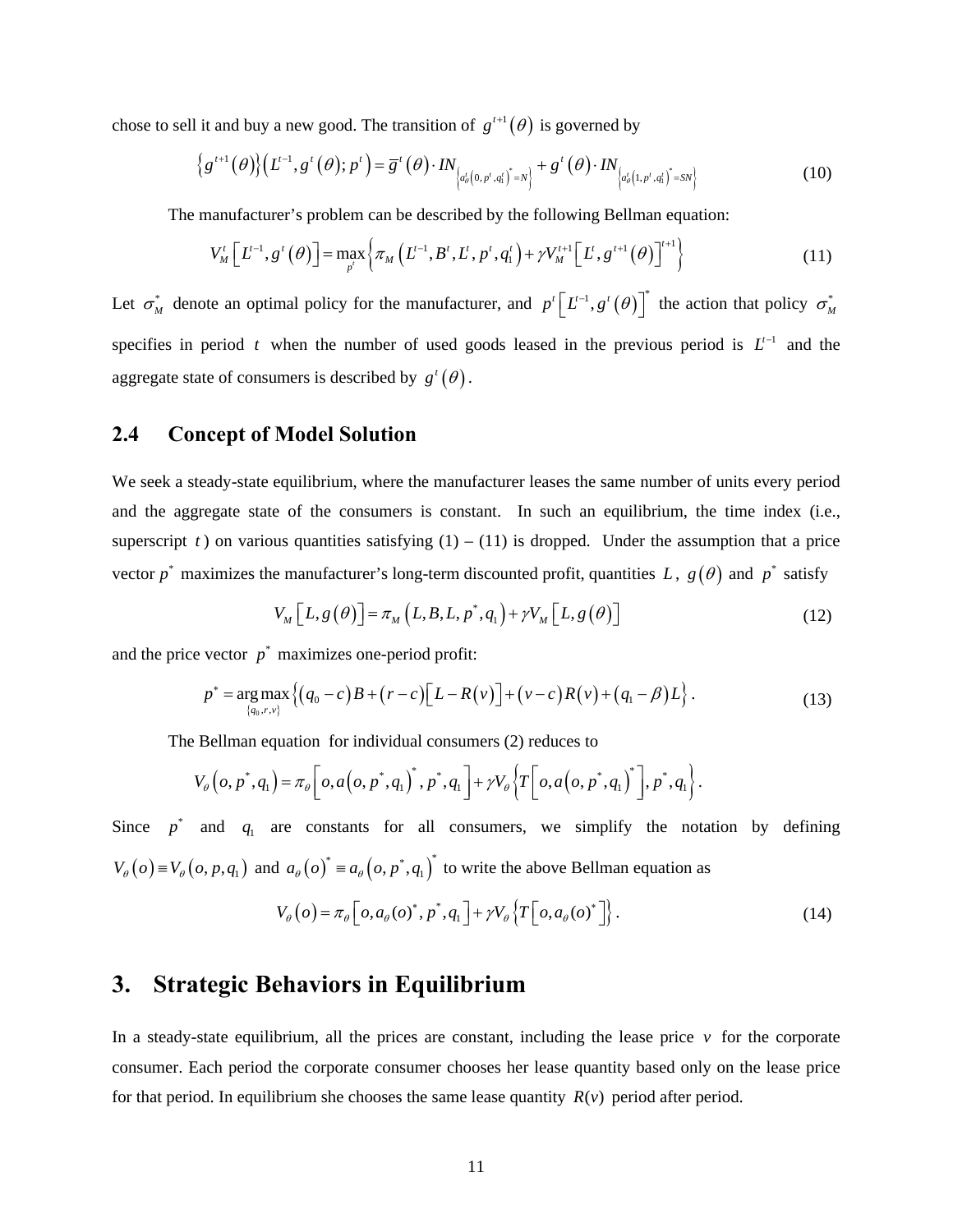Identifying the optimal consumption strategies for individual consumers of different types is more involved. First, there are many different consumption options available for an individual consumer: leasing, buying new or used, staying idle, etc. As the main focus of this section, we will establish that from the point of view of any individual consumer, in steady-state there are at most four optimal stationary policies, or strategies: 1) lease every period; 2) repeatedly buy a new good and use it for two periods; 3) buy a used good every period; and 4) stay idle or never use the good. Furthermore, following their optimal policies, individual consumers form four clusters according to their types: high  $\theta$ individuals choose strategy 1; mid-high  $\theta$  individuals choose strategy 2; mid-low  $\theta$  individuals take strategy 3; and low  $\theta$  individuals adopt strategy 4. We shall also partially characterize the manufacturer's behavior in choosing his optimal pricing policies.

#### **3.1 Individual Consumer Behavior in Equilibrium**

In equilibrium each individual consumer chooses a consumption strategy to maximize his own discounted payoff over an infinite horizon. We restrict ourselves to examining stationary consumption strategies since individual reward and transition functions are time-independent, prices are constant over time, and the consumer action space is finite (Blackwell 1965). Stationary strategies depend *only* on the consumer state  $o = 0$  or 1. We denote a stationary strategy by a vector  $[a(1), a(0)]$ , specifying the action prescribed by the strategy in each state. As shown in Figure 2, there are four actions available in each of the two states, therefore there are sixteen  $(4^2)$  possible stationary consumption strategies. An optimal strategy  $\sigma_{\theta}^* = \left[a_{\theta}(1)^*, a_{\theta}(0)^*\right]$  for a consumer of type  $\theta$  satisfies the Bellman equation of (14). To find an optimal strategy  $\sigma_{\theta}^*$  we first establish two Lemmas that allow us to eliminate those strategies that are dominated by others.

**Lemma 1.** *At most seven consumer strategies dominate: (S, I), (K, I), (K, U), (K, N), (K, L), (SL, L) and (SN, N).*

**Proof:** We show that the strategies (*SL, I*), (*SL, U*) and (*SL, N*) are always dominated by (*SL, L*); strategies (*SN, I*), (*SN, U*) and (*SN, L*) are always dominated by (*SN, N*), and (*S, U*), (*S, L*) and (*S, N*) are always dominated by (*S, I*).

Recall that  $V_{\theta}(0)$  and  $V_{\theta}(1)$  represent the discounted payoffs a consumer of type  $\theta$  derives when starting in states 0 and 1, respectively. Consider a consumer that strictly prefers action *SL* in state 1. For such a consumer the following inequalities must hold:

$$
q_1 - \alpha + u_0(\theta) - r + \gamma V_\theta(0) > q_1 - \alpha + \gamma V_\theta(0) \,,\tag{15}
$$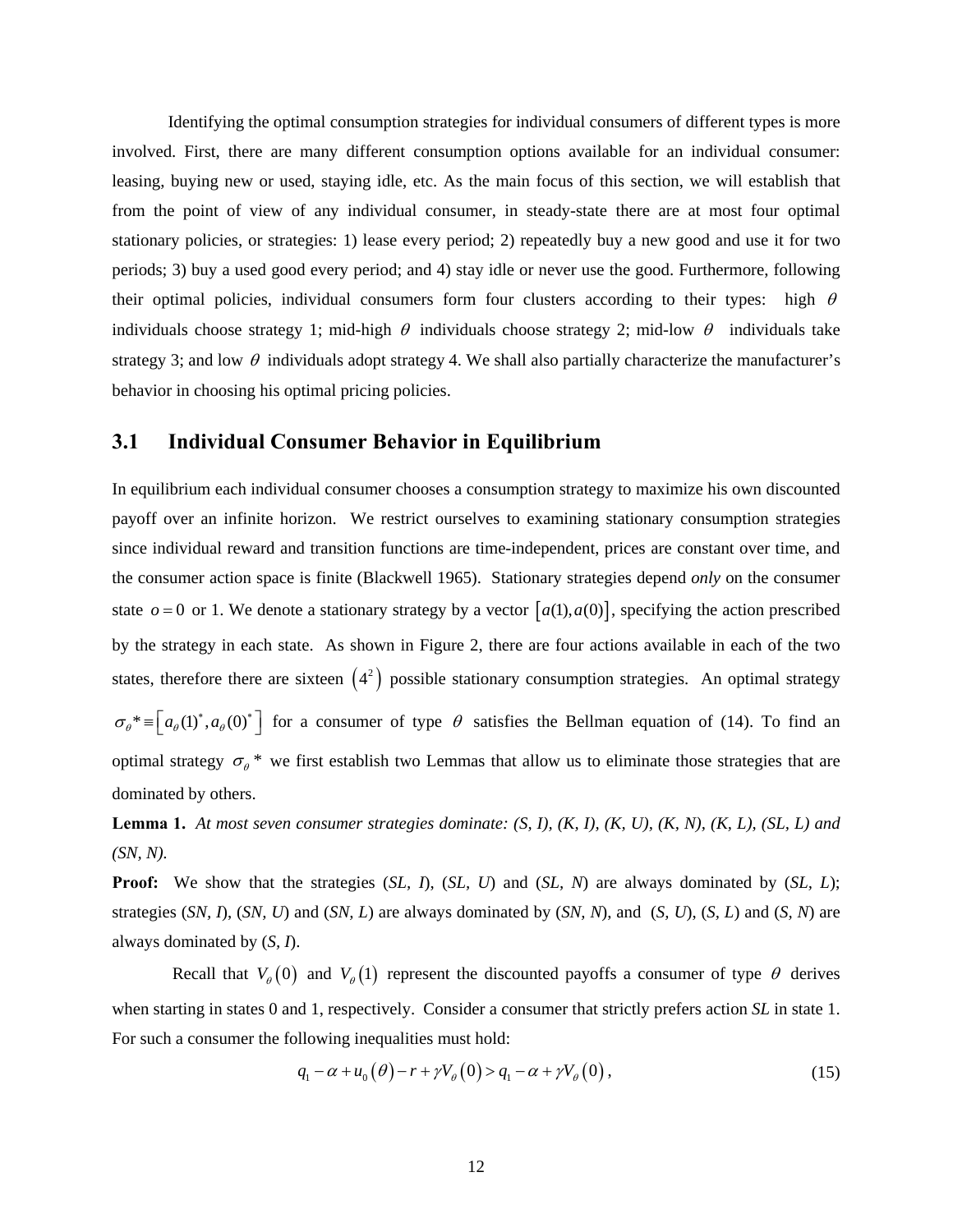$$
q_1 - \alpha + u_0(\theta) - r + \gamma V_{\theta}(0) > u_1(\theta) + \gamma V_{\theta}(0) \,, \tag{16}
$$

$$
q_1 - \alpha + u_0(\theta) - r + \gamma V_\theta(0) > q_1 - \alpha + u_0(\theta) - q_0 + \gamma V_\theta(1),
$$
\n(17)

indicating that in state 1 action *SL* is preferable to actions *S*, *K*, and *SN*, respectively. Subtracting the quantity  $q_1 - \alpha$  from both sides of (15)-(17), leads to inequalities which imply that the same consumer chooses to lease in state 0 since action *L* is preferable to action *I*, *U* and *N.*  That is, a consumer, who chooses to sell a used good and lease a new one when he owns the used good, will also choose to lease a new good when he owns nothing.

Next we consider a consumer who strictly prefers action *SN* in state 1. Using the argument analogous to the one used in the previous paragraph, we can show that strategies (*SN*, *I*), (*SN, U*) and (*SN, L*) are always dominated by (*SN, N*). A consumer, who chooses to sell a used good and buy a new one when he owns the used good, also chooses to buy a new good when he owns nothing. Similarly we can show that a consumer that strictly prefers action *S* in state 1 prefers action *I* in state 0. That is, a consumer who prefers to own nothing when he already owns a used good chooses to keep on owning nothing. Strategies  $(S, U)$ ,  $(S, N)$  and  $(S, L)$  are suboptimal.  $\square$ 

We will show later that for maximizing his own profit, the manufacturer always offers his sale price  $q_0$  and lease price  $r$  to individuals such that the following relationship holds:

$$
r \le q_0 - \gamma (q_1 - \alpha). \tag{18}
$$

Under such a condition, strategy (*SL, L*) dominates (*SN, N*) for any individual consumer, as shown in the following Lemma:

**Lemma 2.** *If (18) holds, strategy (SL, L) weakly dominates (SN, N) for all individual consumers.*

**Proof:** Table 2 presents the discounted surpluses of a consumer of any type  $\theta$  following the (*SN*, *N*) and (*SL*, *L*) strategies. The conclusion then follows by simply comparing the surpluses under the two strategies in each initial state.

| Strategy | Initial State: 0                                | Initial State: 1                                                 |
|----------|-------------------------------------------------|------------------------------------------------------------------|
| (SN, N)  | $u_0(\theta)-q_0+\gamma(q_1-\alpha)$<br>$1-\nu$ | $\frac{u_0(\theta)-q_0+\gamma(q_1-\alpha)}{1-\gamma}+q_1-\alpha$ |
| (SL, L)  | $u_0(\theta)-r$<br>$1-\nu$                      | $\frac{u_0(\theta)-r}{1-\gamma}+q_1-\alpha$                      |

**Table 2: Discounted Surplus for any Consumer Using (***SN***,** *N***) and (***SL***,** *L***) Strategies** 

 Combining Lemmas 1 and 2, we conclude that there are at most six dominating stationary strategies for any individual consumer: (*S, I*), (*K, I*), (*K, U*), (*K, N*), (*K, L*) and (*SL, L*). For consumers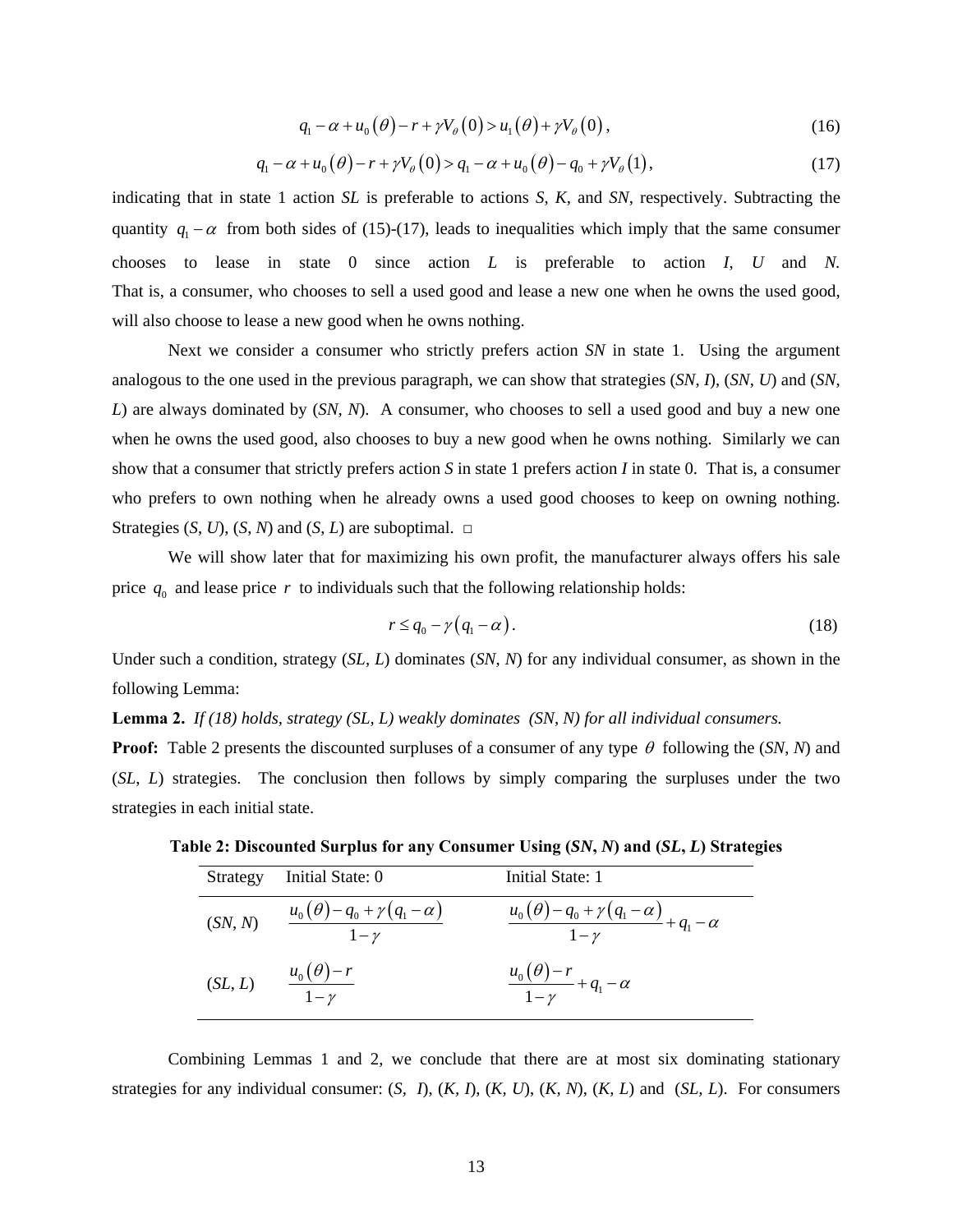following strategies (*S, I*), (*K, I*), (*K, U*), (*K, L*) and (*SL, L*), state 0 is absorbing. Focusing on a consumer's consumption pattern in steady-state, strategies (*S, I*) and (*K, I*) lead to the identical consumption pattern: to stay idle in every period. Similarly, strategies (*SL, L*) and (*K, L*) imply leasing every period. A consumer following strategy (*K, U*) buys a used good every period. Those that follow the strategy  $(K, N)$  repeatedly buy new goods and use them for two periods. In summary, we have

**Corollary 1.** *In steady-state, there are at most four dominating stationary consumption strategies for any individual consumer: 1) to stay idle every period; 2) to buy a used good every period; 3) to repeatedly buy a new good and use it for two periods; and 4) to lease a good every period.* 

 In steady-sate, an individual chooses the strategy that delivers him the highest (total discounted) surplus *pertaining to his specific type* θ . Without loss of generality, assume that the individual starts out possessing nothing, and let  $V_{\theta,I}$ ,  $V_{\theta,U}$ ,  $V_{\theta,N}$  and  $V_{\theta,L}$  denote the discounted surplus received from following the strategies of staying *I*dle, buying a *U*sed good every period, repeatedly buying a *N*ew good and using it for two periods, and *L*easing a good every period, respectively. It is straightforward to derive the values of these surpluses as

$$
V_{\theta,I} = 0, \t V_{\theta,U} = \frac{1}{1-\gamma} \cdot (u_1(\theta) - q_1), \t V_{\theta,L} = \frac{1}{1-\gamma} \cdot (u_0(\theta) - r),
$$
  
and  

$$
V_{\theta,N} = \frac{1}{1-\gamma} \cdot \left(\frac{1}{1+\gamma} u_0(\theta) + \frac{\gamma}{1+\gamma} u_1(\theta) - \frac{1}{1+\gamma} q_0\right)
$$

Furthermore, these value functions have the following easily verifiable properties: **Lemma 3.** *If*  $u_1(\theta)$  *and*  $[u_0(\theta) - u_1(\theta)]$  *each increase in*  $\theta$ *, then* 

- *1)*  $V_{\theta,U}$ ,  $V_{\theta,N}$  and  $V_{\theta,L}$  each increase in  $\theta$ ; and
- *2)*  $(V_{\theta,U} V_{\theta,I})$ ,  $(V_{\theta,N} V_{\theta,U})$  and  $(V_{\theta,L} V_{\theta,N})$  each increase in  $\theta$ .

Now let's define three break points  $\theta_1$ ,  $\theta_2$  and  $\theta_3$  for the customer type parameter  $\theta$  such that

$$
V_{\theta_1, L} = V_{\theta_1, N} \implies u_0(\theta_1) - u_1(\theta_1) = r - \frac{q_0 - r}{\gamma},
$$
\n(19)

$$
V_{\theta_2,N} = V_{\theta_2,U} \quad \Rightarrow \quad u_0(\theta_2) - u_1(\theta_2) = q_0 - (1+\gamma)q_1, \tag{20}
$$

and. 
$$
V_{\theta_3, U} = V_{\theta_3, I} \Rightarrow u_1(\theta_3) = q_1
$$
 (21)

Obviously, the relative magnitudes of the three such defined points depends on the equilibrium prices *r* ,  $q_0$  and  $q_1$ . Lemma 3, however, leads to the following Proposition, regarding optimal consumption strategies of individuals of different types:

**Proposition 1.** *In steady-sate, if the equilibrium prices r,*  $q_0$  *and*  $q_1$  *lead to*  $0 < \theta_3 < \theta_2 < \theta_1 < 1$ *, then all individuals in*  $[0, \theta_3]$  *stay idle every period; all those in*  $[\theta_3, \theta_2]$  *buy a used good every period; all those*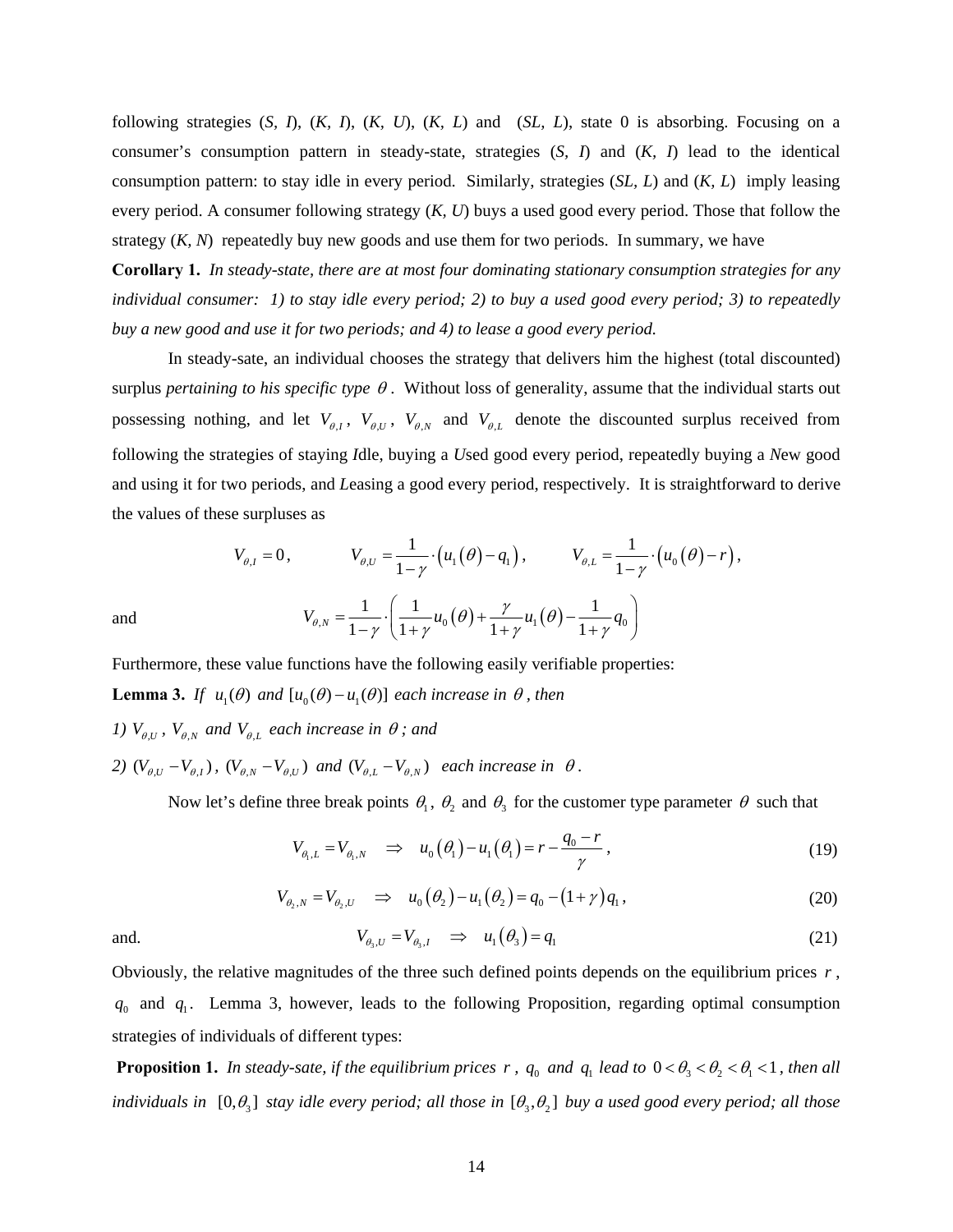*in*  $[\theta_2, \theta_1]$  repeatedly buy a new good and use it for two periods; and all those in  $[\theta_1, 1]$  lease a good *every period.* 

 Of course, when the monopolistic manufacturer prices her products optimally, it may not always lead to the situation described above. For example, depending on system parameters, it might be optimal for the manufacturer to dictate  $0 < \theta_3 < \theta_2 < \theta_1 = 1$ , which implies that no individual will choose to lease a good.

#### **3.2 Manufacturer Behavior in Equilibrium**

Here we show that in any steady-state equilibrium, the manufacturer's optimal prices satisfy (18). Complete characterizations of the manufacturer's optimal pricing polices will be illustrated and discussed in greater detail in Section 4.

**Lemma 4.** *In steady-state, the manufacturer's optimal pricing strategy satisfies*  $r \leq q_0 - \gamma \cdot (q_1 - \alpha)$ .

**Proof.** Assuming to the contrary that the manufacture sets his prices such that

$$
r > q_0 - \gamma \cdot \left[ q_1(r, q_0, v) - \alpha \right]. \tag{22}
$$

Then, an individual of any type  $\theta$  will find that the strategy (*SN*, *N*) of "repeatedly buying a new good and selling it after using it for one period" dominates the strategy (*SL*, *L*) of leasing a good every period. Both strategies generate the same per-period utility of  $u_0(\theta)$ , yet the former strategy incurs the perperiod cost of  $q_0 - \gamma \cdot \lceil q_1(r, q_0, v) - \alpha \rceil$  which is smaller than the per-period cost *r* associated with the later strategy. Thus, no individual actually uses the strategy (*SL*, *L*), while there possibly are individuals using the (*SN*, *N*) strategy. We next argue that under this situation, it is possible for the manufacturer to increase his profits by reducing the leasing price to  $r'$  such that

$$
q_0 - \gamma \cdot \left[ q_1(r, q_0, v) - \beta \right] < r' < q_0 - \gamma \cdot \left[ q_1(r', q_0, v) - \alpha \right]. \tag{23}
$$

As a consequence, any pricing strategy satisfying (22) cannot be optimal.

First of all, individuals who preferred strategy (*SN*, *N*) under the old policy (22), switch to strategy (*SL*, *L*) under the new price policy satisfying (23). Consequently, under the new policy the manufacturer receives per-period profit

$$
r' - c + \gamma \cdot \left[ q_1(r', q_0, v) - \beta \right] \tag{24}
$$

from each individual that uses the (*SL*,*L*) strategy (recall that *c* is the manufacturer's marginal production cost). (24) is larger than the per-period profit of  $q_0 - c$  under the old policy.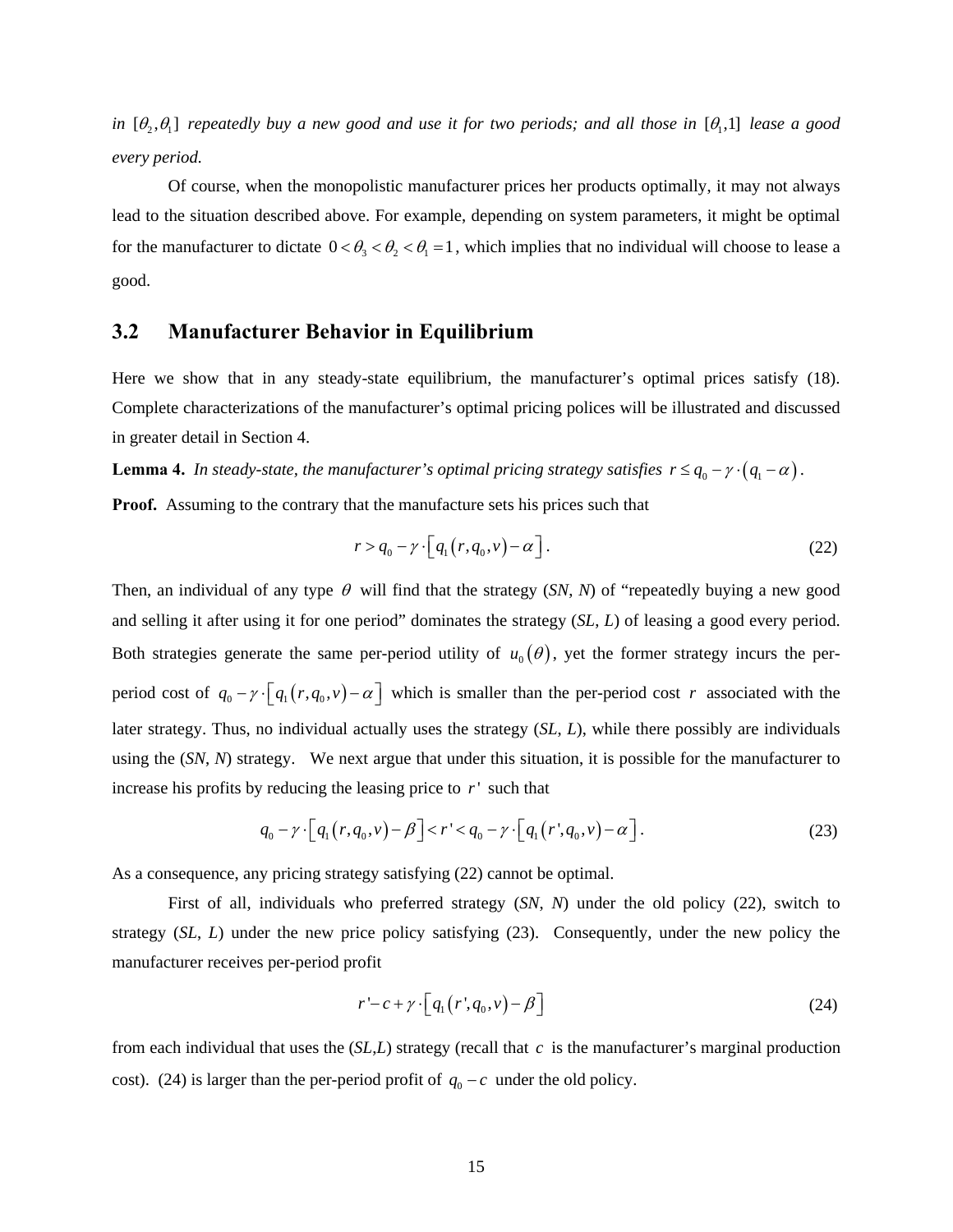What remains to be shown is that starting with any policy  $\{q_0, r, v\}$  satisfying (22), we can generate a corresponding new policy  $\{q_0, r', v\}$  that satisfies (23). To this end, note that if the prices  $q_0$  and  $v$  are unchanged, then the manufacturer can reduce the leasing price to  $r' = q_0 - \gamma \cdot \left[ q_1(r', q_0, v) - \alpha \right]$  *and* no individuals, other than those who originally used the strategy (*SN*, *N*), would be induced to switch their consumption strategy. This last condition ensures that both the supply and demand sides of the used goods market are unchanged, and therefore, used good price  $q_1$  will remain unchanged, and consequently, the new pricing policy can, indeed, be feasibly generated. **□**

## **4. Model Solution and Managerial Insights**

## **4.1 Methodology for Finding a Steady-State Solution**

Under the assumptions of the Lemmas in the previous section, consumers are partitioned, in steady-state, into four types along the  $\theta$  continuum: those in the interval  $[0, \theta_1]$  that do not participate in the market, those in  $[\theta_3, \theta_2]$  that buy used goods every period, those in  $[\theta_2, \theta_1]$  that buy new goods and use them for two periods and those in  $[\theta_1,1]$  that lease goods every period. The three break points,  $\theta_1, \theta_2$  and  $\theta_3$ , depend on the manufacturer's pricing policy and are determined through equations  $(19) - (21)$ .

We consider a steady-state where the state variable  $g(\theta)$  takes values of

$$
g(\theta) = \begin{cases} 0, \text{ for } \theta \in (\theta_1, 1]; \\ 1/2, \text{ for } \theta \in [\theta_2, \theta_1]; \\ 0, \text{ for } \theta \in [0, \theta_2). \end{cases}
$$

Let  $P_L$  be the number of consumers that lease goods every period, then  $P_L$  can be calculated as

$$
P_{L}(p,q_{1}) = P \cdot \int_{a_{1}}^{1} f(\theta) d\theta.
$$
 (25)

Similarly, the number of consumers in  $[\theta_3, \theta_2]$  that buy used goods every period can be calculated as

$$
P_U(p,q_1) = P \cdot \int_{\theta_3}^{\theta_2} f(\theta) d\theta \,. \tag{26}
$$

Since all the off-lease goods must be sold to individual consumers, we have the following "conservation of goods" equation, which corresponds to (7):

$$
P_U(p,q_1) = P_L(p,q_1) + R(v).
$$
\n(27)

Combining (25), (26) and (27) we can find the price of used goods  $q_1$ , the number of individual consumers who lease goods  $P_L$  and the number of consumers who buy used goods  $P_U$ , as functions of the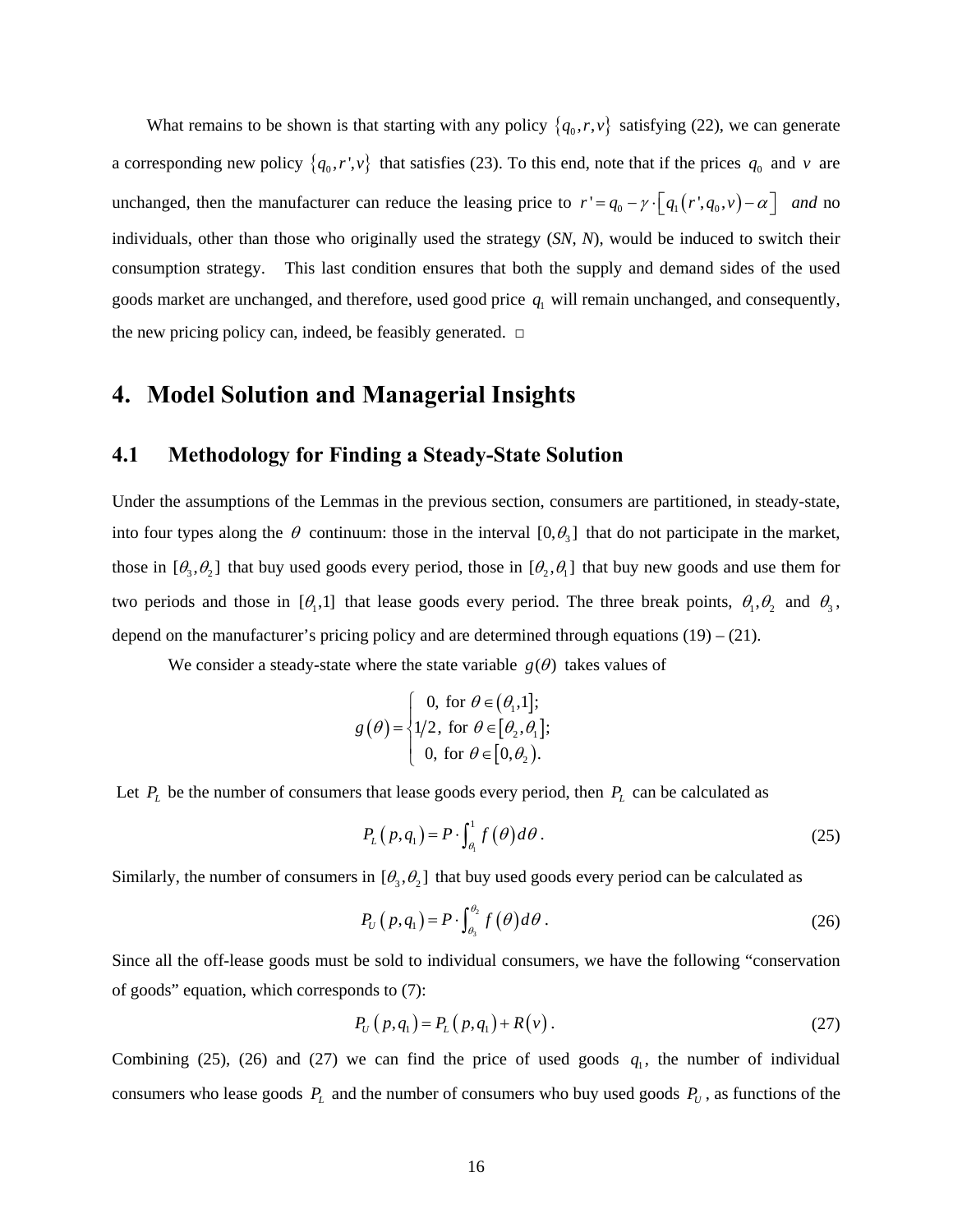prices set by the manufacturer.

The number of consumers in  $[\theta_1, \theta_1]$  that buy new goods in any one period, denoted by  $P_N$ , equals the number of consumers who keep their used goods, denoted by  $P_K$ , is

$$
P_{N}(p) = P_{K}(p) = P \cdot \int_{\theta_{2}}^{\theta_{1}} g(\theta) f(\theta) d\theta = \frac{P}{2} \cdot \int_{\theta_{2}}^{\theta_{1}} f(\theta) d\theta.
$$

The number of consumers in  $[0, \theta_3]$  who do not participate in the market or stay idle is

$$
P_I(p) = P \cdot \int_0^{\theta_3} f(\theta) d\theta.
$$

The manufacturer sets the price vector  $p = \{q_0, r, v\}$  to maximize his one-period profit

$$
\pi_M(p) = (q_0 - c) P_N(p) + (r - c) P_L(p) + (v - c) R(v) + [q_1(p) - \beta] [P_L(p) + R(v)], \tag{28}
$$

subject to 
$$
P_{L}(p), P_{N}(p), P_{U}(p), P_{I}(p), R(v) \ge 0
$$
 (29)

$$
\mathbf{a}^{\text{r}}
$$

and 
$$
P_{L}(p) + P_{N}(p) + P_{K}(p) + P_{U}(p) + P_{I}(p) = P.
$$
 (30)

## **4.2 Explicit Model Solution and Managerial Insights**

To gain managerial insights, we make several simplifying assumptions about system parameters. These assumptions allow us to obtain an explicit model solution. First, we assume that customers value new and used goods according to the following simple linear functions:

$$
u_0(\theta) = \theta
$$
 and  $u_1(\theta) = \delta \cdot \theta$  with  $0 < \delta < 1$ .

Here, without loss of any generality, we normalize the maximum value placed by any customer on using a new good for one period to be \$1, and the maximum value for a used good to be \$ $\delta$ . The parameter  $\delta$ obviously measures how close of a substitute used goods are to new ones. The closer  $\delta$  is to 1, the closer the substitution.

We assume that consumers of different types are distributed uniformly on [0,1]. That is,  $f(\theta) = 1$ , for  $0 \le \theta \le 1$ . Without loss of generality, we normalize the individual consumer population to  $P=1$ . Finally, to reduce the clutter in algebraic expressions without losing significant insights, we show the results when the discount factor  $\gamma = 1$ .

With these assumptions, the three break points are

$$
\theta_1(p) = \frac{2r - q_0}{1 - \delta}, \quad \theta_2(p) = \frac{q_0 - 2q_1}{1 - \delta} \quad \text{and} \quad \theta_3(p) = \frac{q_1}{\delta}
$$
\n(31)

The four possible subgroups of the consumer population are given by

$$
P_L(p) = 1 - \frac{2r - q_0}{1 - \delta}, \qquad P_N(p) = P_K(p) = \frac{r + q_1 - q_0}{1 - \delta}, \qquad P_U(p) = \frac{\delta q_0 - (1 + \delta) q_1}{\delta (1 - \delta)}, \qquad P_I(p) = \frac{q_1}{\delta} \tag{32}
$$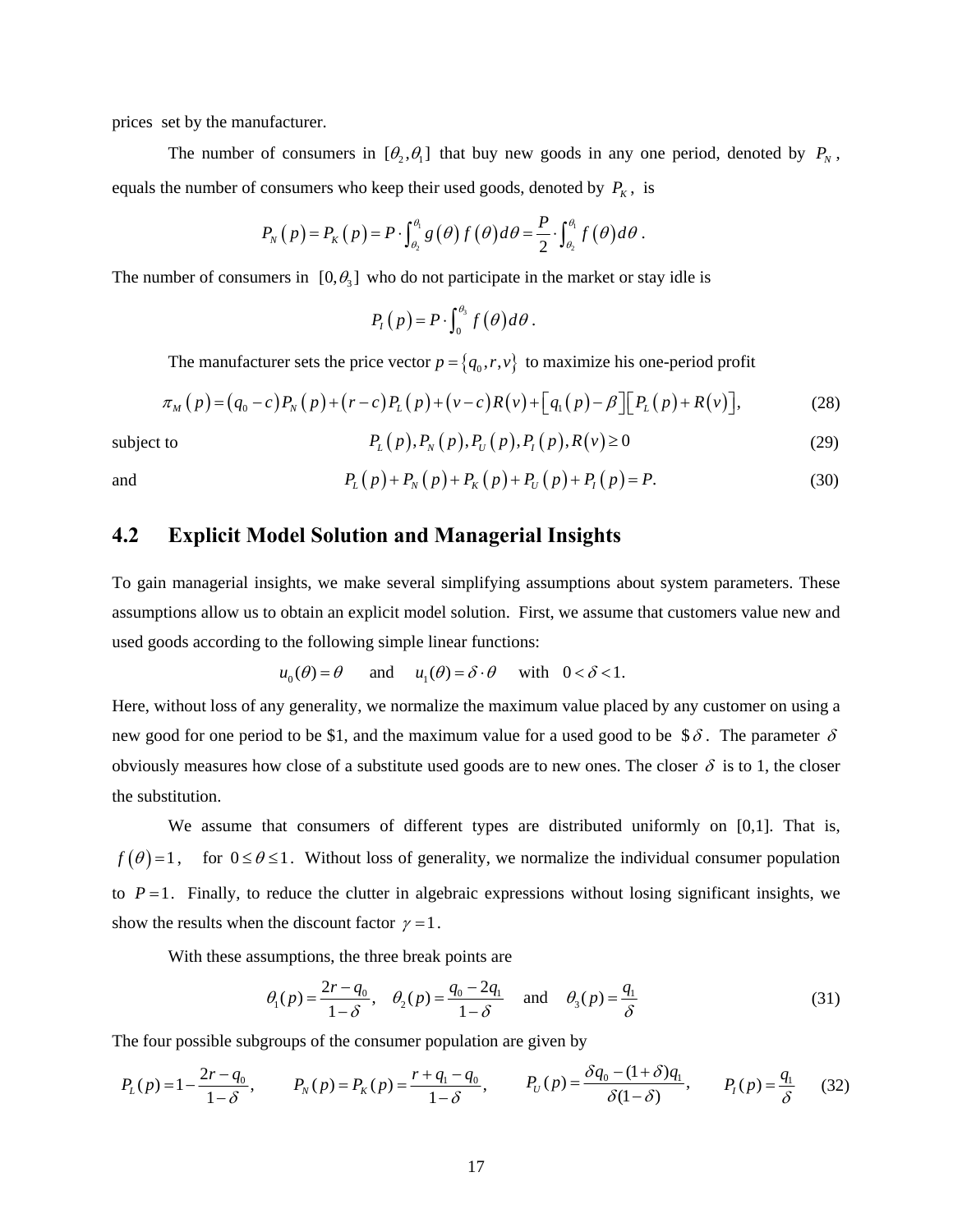The market clearing price for used goods is

$$
q_1(p) = \frac{\delta(2r + \delta - 1)}{1 + \delta} - \frac{\delta(1 - \delta)}{1 + \delta} \cdot R(v)
$$
\n(33)

Substituting the above quantities into (28), we rewrite manufacturer's profit function as

$$
\pi_M(p) = \frac{(q_0 - c)(r + q_1 - q_0) - (2r - q_0 + \delta - 1)(r + q_1 - c - \beta)}{1 - \delta} + (q_1 - c - \beta + \nu) \cdot R(\nu) \tag{34}
$$

where,  $q_1$  is given by (33).

The manufacturer chooses prices  $q_0$ ,  $r$  and  $v$  *jointly* to maximize his profit function (34), subject to the system constraints (29) and (30) . In the sections that follow, the joint optimization problem is solved sequentially in two steps. In step 1, we consider the corporate leasing price  $v$ , or equivalently the corporate leasing quantity  $R = R(v)$ , to be fixed, and find the corresponding optimal consumer selling price  $q_0 = q_0^*(R)$  and consumer leasing price  $r = r^*(R)$ . In step 2, we substitute  $q_0 = q_0^*(R)$  and  $r = r^*(R)$  back into the profit function (34), and, once the specific function form of  $R = R(v)$  is known, find the global optimal corporate leasing price  $v^*$  or, equivalently, the optimal leasing quantity  $R^* = R(v^*)$ . The "step 1" analysis, carried out in the next subsection, allows us to examine carefully a number of issues, including how the introduction of a corporate leasing program affects the consumers' market -- from the viewpoints of both the manufacturer and individual consumers. The "step 2" analysis is illustrated in Subsection 4.2.2.

#### **4.2.1 Impact of Corporate Leasing on Individual Consumers Market**

By leasing goods to the corporate consumer, the manufacturer increases the number of used goods available to individual consumers on the second-hand market. As one would expect, the market price of used goods decreases as the availability of off-lease goods increases. However, as equation (33) indicates the price of used goods is affected not only by the leases to the corporate consumer, but also by the lease price the manufacturer sets for individual consumers. If the manufacturer were to raise the individual consumers' lease price without correspondingly increasing the sales price, the number of individuals who lease would decrease. Decreasing the number of individuals that lease would in turn decrease the total number of used goods available, and that, in turn, would increase the used goods price.

Indeed, our model shows that for a broad range of system parameters, as the manufacturer increases the number of goods leased to the corporate consumer, he raises the individual lease price to maximize his profit. The price paid by individual consumers for purchasing new goods does not change, nor does the number of consumers that purchase new goods. An increase in the lease price for individuals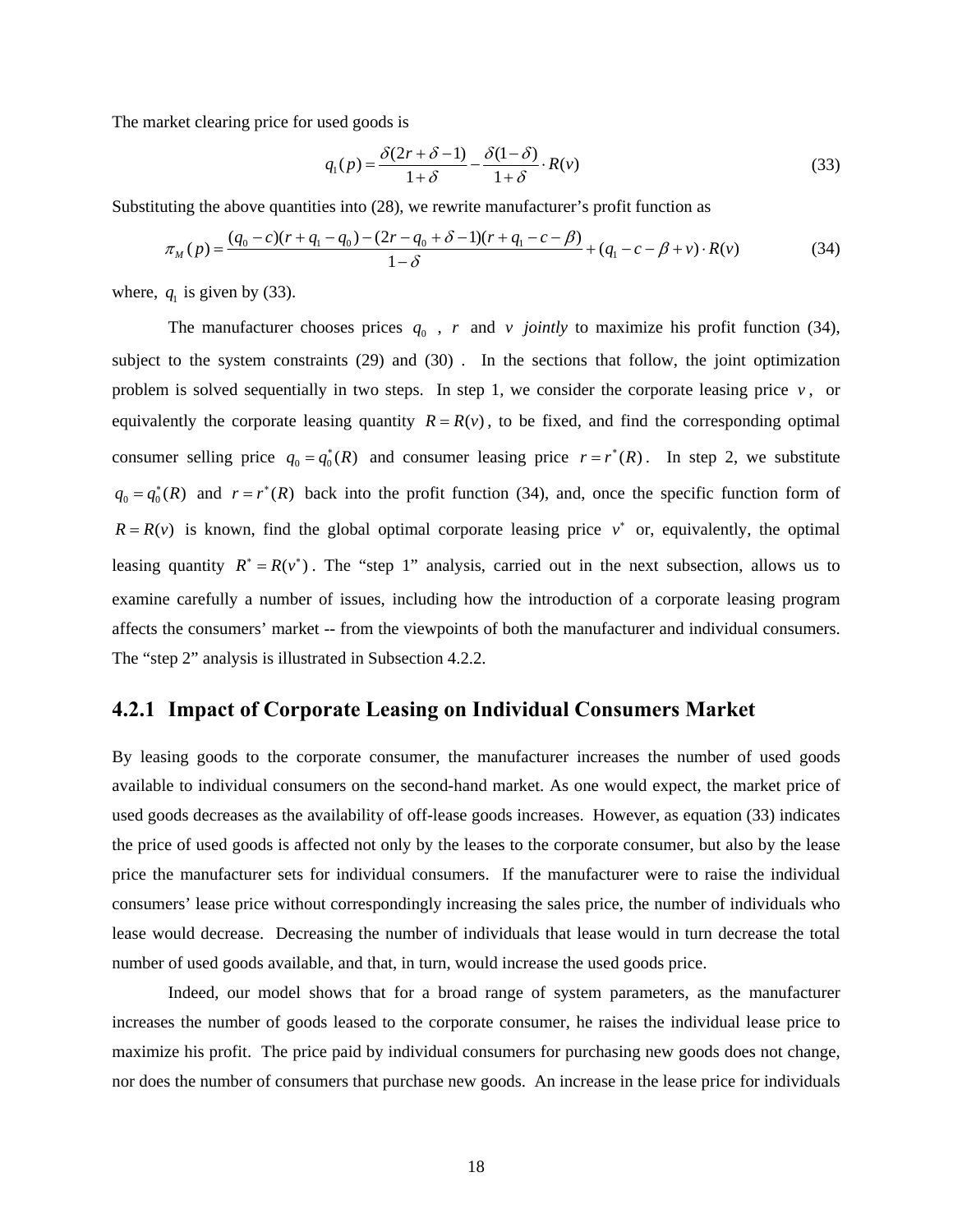means that the number of individual consumers who lease decreases. However, the number of used goods available on the market grows faster – so the total number of consumers participating in the market increases. Proposition 1 specifies the conditions on system parameters and the corresponding model solution that lead to these conclusions. Later in Proposition 2 we present model solutions and draw further conclusions for cases that violate the assumptions of Proposition 1.

**Proposition 1:** Assume that 
$$
\delta < \overline{\delta} \equiv \left( c - 2\beta + \sqrt{(c - 2\beta)^2 + 4(1 - c - 2\beta)} \right) / 2
$$
. For a given quantity R

*leased to the corporate consumer within the range* 

$$
0 < R < \frac{c + \beta + 2\delta}{1 - \delta} \quad \text{for } 0 < \delta < (1 - c - 2\beta)/3,
$$
\n
$$
\text{and} \quad 0 < R < \frac{1}{4\delta} (1 + \delta - c - 2\beta \frac{1 + \delta}{1 - \delta}) \quad \text{for } (1 - c - 2\beta)/3 < \delta < \overline{\delta} \quad \text{,}
$$

*the manufacturer's optimal leasing and selling prices to individual consumers are given by* 

$$
r^*(R) = \frac{(1+\delta)(c+\beta) + (1+4\delta - \delta^2)}{2(1+3\delta)} + \frac{\delta(1-\delta)}{(1+3\delta)} \cdot R \quad \text{and} \quad q_0^* = \frac{(1+\delta) + c}{2} \,. \tag{35}
$$

*The resulting market clearing price for used goods is* 

$$
q_1^*(R) = \frac{\delta(c + \beta + 2\delta)}{1 + 3\delta} - \frac{\delta(1 - \delta)}{(1 + 3\delta)} \cdot R \,,\tag{36}
$$

**Proof:** It is straightforward to verify that the profit function (34) is concave in *r* and  $q_0$ , and that the first-order conditions lead to the unique solution (35). Furthermore, under the conditions on parameters specified in the Proposition, the solution to the first-order conditions satisfies constraints (29) and (30) and, hence, is optimal for maximizing the profit function. **□**

 According to (35) as the manufacturer leases more goods to the corporate consumer, he raises the lease price for individuals, but does not change the price for an outright sale. An increase in the leases to the corporate consumer initially increases the supply of used goods thus lowering their price and making leasing to individuals less profitable for the manufacturer. A lower used goods price induces some individual consumers to switch from following the strategy of buying new goods to that of buying used ones. Higher leasing price, on the other hand, pushes other individuals to switch from leasing to buying new goods. Consequently, it is not obvious how the manufacturer should optimally adjust the selling price with increase in leasing to the corporate consumer. Indeed, it turns out that the optimal selling price does not change, as seen from (35).

Note that for large enough values of *R* , such that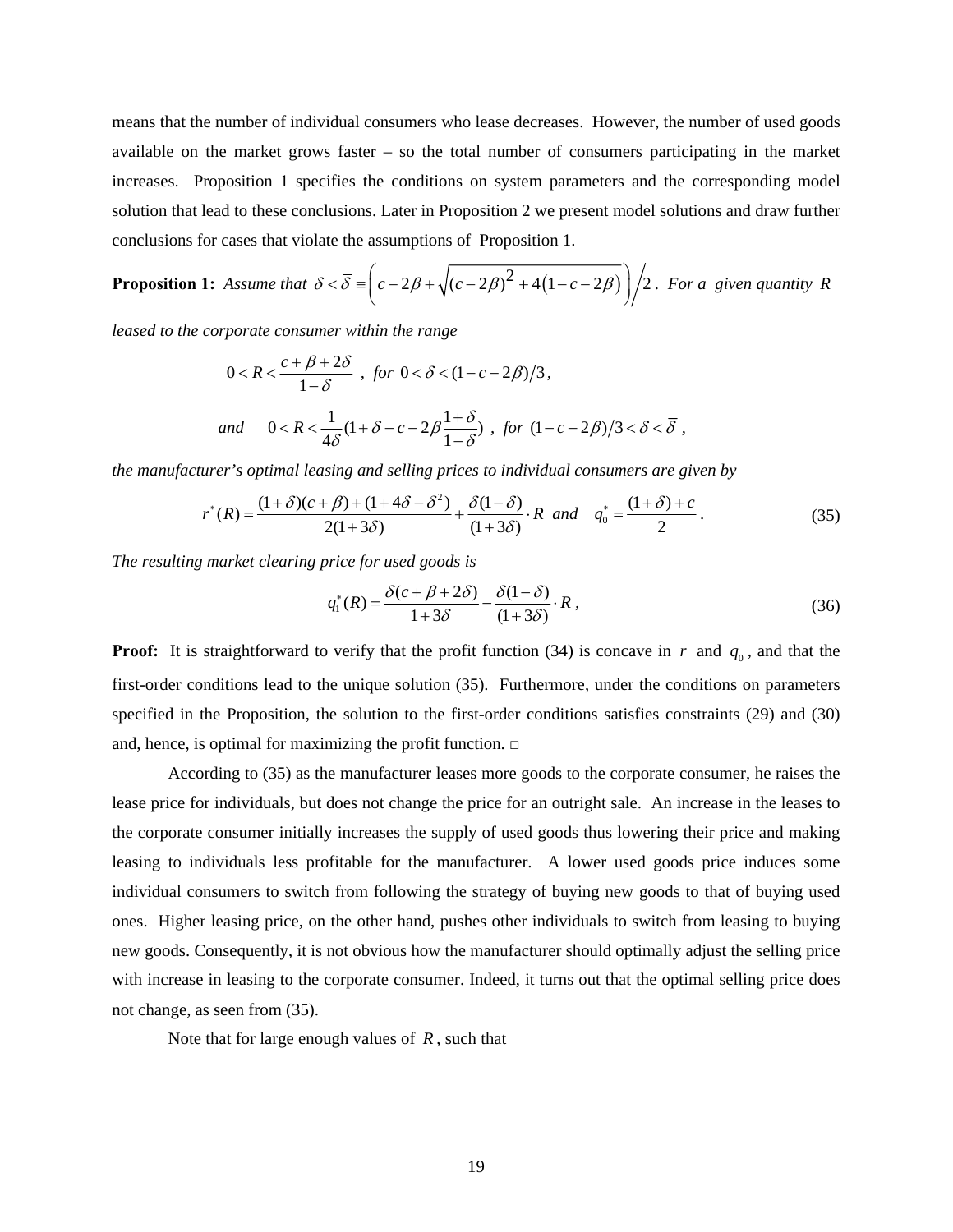$$
R \ge \overline{R} = \frac{1}{1 - \delta} \left( c + 2\delta - \frac{\beta (1 + \delta)}{2\delta} \right),
$$

the leasing price to individuals  $r^*(R)$  exceeds the selling price  $q_0^*$ . In fact, for  $0 < \delta < (1 - c - 2\beta)/3$ , the leasing price is always higher than the selling price. For fixed production cost *c* and used goods value  $\delta$ , the threshold value  $\overline{R}$  decreases with transaction cost  $\beta$ , implying that the higher the transaction cost, the sooner the manufacturer's optimal leasing price to individuals surpasses the optimal selling price, which is rather intuitive. The higher leasing price can be interpreted as a surcharge for convenience.

 Manufacturer's optimal prices induce individuals to take different consumption strategies according to their individual preferences. Substituting (35) into (32), we get the sizes of different subgroups as

$$
P_L^*(R) = \frac{1}{2(1+3\delta)} \left[ 1 + \delta - c - 2\beta \frac{1+\delta}{1-\delta} \right] - \frac{2\delta}{1+3\delta} \cdot R,\tag{37}
$$

$$
P_N^*(R) = P_K^*(R) = \frac{\beta}{2(1-\delta)},
$$
\n(38)

$$
P_U^*(R) = \frac{1}{2(1+3\delta)} \left[ 1 + \delta - c - 2\beta \frac{1+\delta}{1-\delta} \right] + \frac{1+\delta}{1+3\delta} \cdot R,
$$
\n(39)

and

The number of individuals choosing to lease in 
$$
(37)
$$
 decreases with *R* due to the increased individual testing price charged by the manufacturer. Due to the lower price of used goods the number of individuals buying them in (39) increases while the number of individuals choosing to stay idle decreases.

 $P_I^*(R) = \frac{c + \beta + 2\delta}{1 + 3\delta} - \frac{1 - \delta}{(1 + 3\delta)} \cdot R.$ 

As can be seen from (38) the number of consumers buying new goods is not affected. This, however, does not mean that individuals in this subgroup are not affected by the amount of corporate leasing. In fact, due to the lower used goods price, a fraction of the individuals who previously bought new goods switches to buying used goods. On the other hand, due to the increased individual leasing price, a fraction of consumers who previously leased switches to buying new goods. It turns out the two fractions are equal in size, resulting in no net change in the number of consumers who buy new goods.

 The surplus of different consumers is affected differently by the increase in corporate leasing. As the individual lease price increases, those consumers that continue to lease are worse off, as are the consumers who switch from leasing to buying new goods. The consumers who continue to buy used goods are better off just as the consumers who switch from buying new to buying used, since the used goods price decreases. The welfare of the consumers that continue to buy new goods is not affected, nor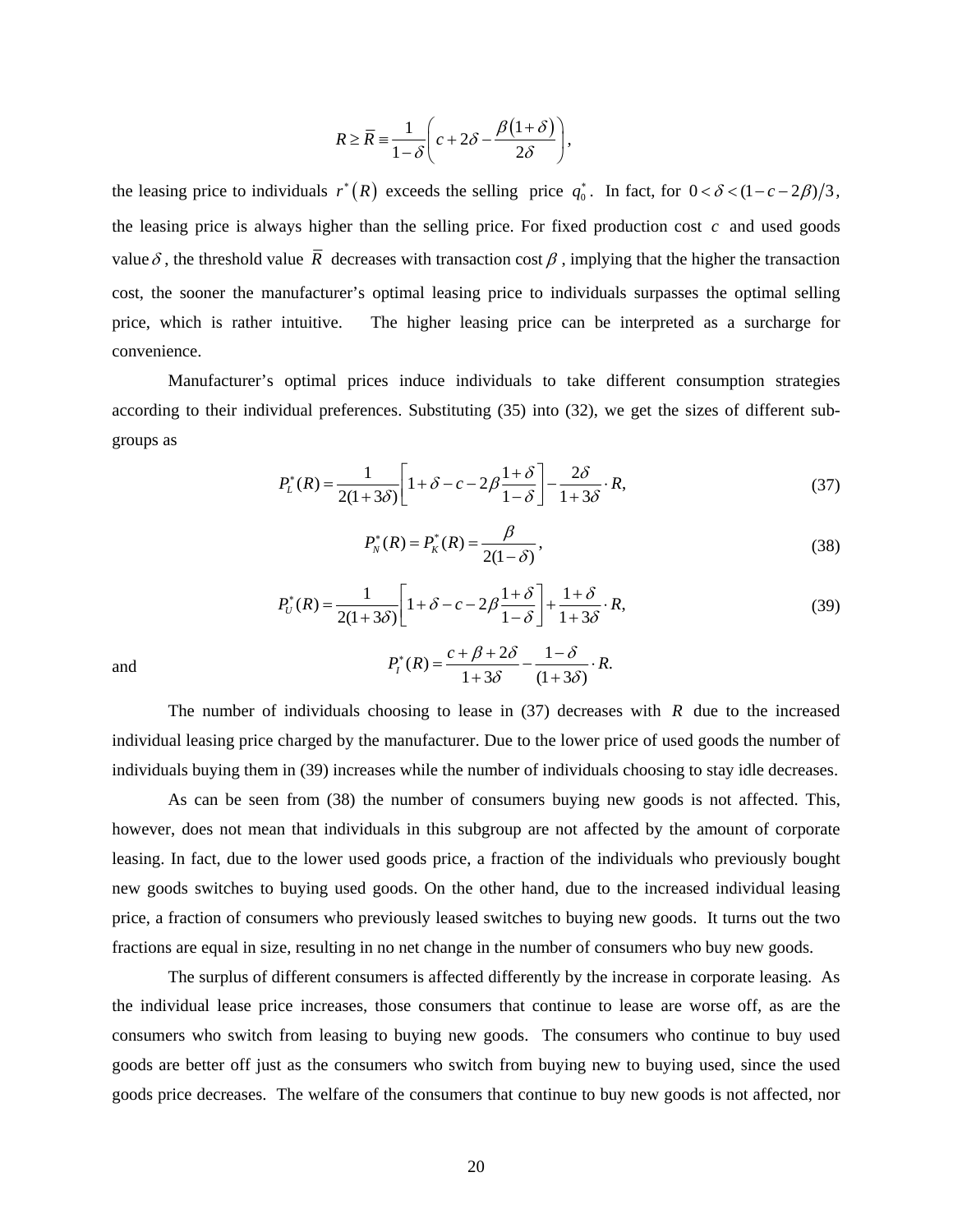is the welfare of the consumers who continue to stay idle. The aggregate (net) welfare of all consumers, denoted by  $S^*(R)$ , can be computed as

$$
S^*(R) = \frac{(1+\delta+c+\beta)^2}{8(1+3\delta)} - \frac{\beta^2}{8(1-\delta)} + \frac{\delta(1-\delta)}{2(1+3\delta)} \cdot R^2
$$

and always increases as the manufacturer increases its corporate leasing.

The manufacturer's profit as a function of  $R = R(v)$  can be derived by substituting the relevant quantities of  $(37)-(39)$  into  $(34)$ . We have

$$
\pi_M\left[R(v)\right] = \frac{\left(1+\delta+c+\beta\right)^2}{4(1+3\delta)} - \frac{\beta^2}{4(1-\delta)} + \left(v - \frac{\delta\left(1-\delta\right)\left(1+R(v)\right)}{1+3\delta} - \frac{\left(c+\beta\right)\left(1+\delta\right)}{1+3\delta}\right) \cdot R(v) \tag{40}
$$

The manufacture selects the leasing price *v* which determines  $R = R(v)$  so as to maximize his profit  $\pi_M \lceil R(v) \rceil$ . We address this issue in subsection 4.2.2.

**Complete Model Solutions:** When the parameter values fall outside the boundaries specified in Proposition 1, the manufacturer's optimal policies and individual consumers' responses can be quite different. The following Proposition summarizes the complete model solutions:

**Proposition 2:** For a given quantity  $R$ ,  $0 < R < 1$ , leased to the corporate consumer, the manufacturer's *optimal policy for the leasing and selling prices to individual consumers forms one of five distinctive types of 'markets', which are separated from each other by the solid boundaries shown in Figure 3:* 

- *Market 1: All four classes of consumers exist; Proposition 1 describes the corresponding explicit model solution.*
- *Market 2: All consumers participate and are divided into three classes: leasing, buying new goods or buying used goods; Table 3 lists the corresponding model solution.*
- *Market 3: With no leasing offered to individuals, consumers are divided into three classes: buying new goods, buying used goods or being idle; Table 4 lists this solution.*
- *Market 4: With no leasing offered, all consumers participate and are divided into only two classes: buying new goods or buying used ones; Table 5 lists this solution.*
- *Market 5: With no leasing or new-goods-selling offered, consumers are divided into only two classes: buying used goods or being idle; Table 6 lists this solution.*

**Proof:** Continuing the arguments for the proof of Proposition 1, as the parameter values deviate away from the ranges specified in Proposition 1, the constraints (29) and (30) become binding one after another, leading to the solution structure as described here in Proposition 2. **□**

In markets 3, 4 and 5 optimal polices call for no leasing to individuals. In these markets we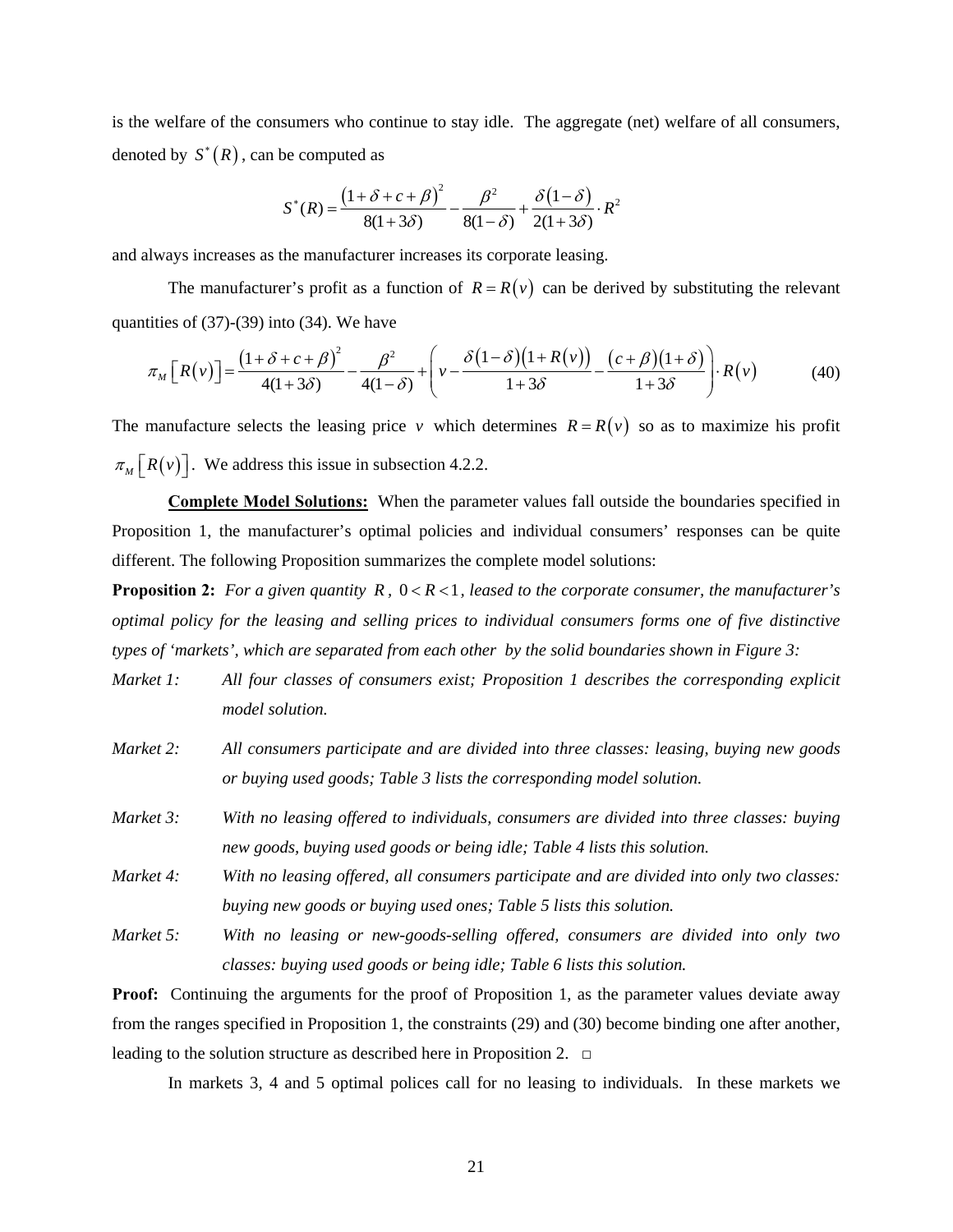obtain a lower bound on leasing price  $r^*(R)$ , such that if a price at or above this bound is offered, no individual will choose to lease. Similarly, in market 5 where the optimal policy calls for no selling to individuals, we have a lower bound on selling price  $q_0^*(R)$ .

Market transition boundaries shown in Figure 3 can be viewed as a function of  $\delta$ , which is a measure of substitutability between new and used goods. As the corporate lease quantity *R* increases, in economies with small  $\delta \leq (1 - c - 2\beta)/3$ , where used goods are poor substitutes for new goods, market 1 evolves into market 2 and then market 4.

Market 2 is characterized by the absence of non-participants. Market 2 evolves from market 1 when used goods are poor substitutes for new goods. In such a case an increase in corporate leasing causes the price of used goods to decline precipitously. Once the used goods price is zero all the individual consumers participate in the market – essentially used goods are being given away to satisfy the "conservation of goods" constraint<sup>5</sup>. In market 2 the manufacturer still leases and sells new goods to individual consumers, raising both leasing and selling prices as *R* increases. In market 2, in contrast to market 1, the manufacturer finds it necessary to adjust both the leasing and the selling prices to increase profitability. The leasing price is always above the selling price. Interestingly the total number of buyers remains unchanged, although who the buyers are changes. The number of leasers decreases with increasing *R*. Once there are no more leasers, market 2 transforms into market 4. There are only two types of individual consumers in market 4: those that receive free used goods every period and those that buy new goods. As *R* increases, the manufacturer increases purchase price to reduce the number of buyers, since more individual consumers are needed to accept free used goods. In both markets 2 and 4 the aggregate consumer surplus decreases with increasing *R* . All consumers participate in the market, but some of those that buy new goods would have preferred to lease, and some of those that receive used goods would have preferred to buy new goods.

When used goods are somewhat better substitutes for new goods  $\delta$  lies between  $(1 - c - 2\beta)/3$ and  $(1-c)/3$ . As corporate leasing increases market 1 evolves into market 3 and then market 4. The difference between markets 2 and 3 is that in market 3 there are no leasers, while in market 2 there are no non-participants. In market 3, the manufacturer is able to maintain used goods price above zero. As *R* increases the used goods price falls, and the number of consumers that choose to buy decreases. However the aggregate consumer surplus grows with  $R$ . Consumers, on the aggregate, are benefiting from increased market participation.

 $\overline{a}$ 

 $<sup>5</sup>$  In markets 2 and 4 the "conservation of goods" constraint results in the manufacturer reducing its sales of new</sup> goods to ensure that it can give away used ones – an unrealistic scenario. A more elaborate model would allow the manufacturer to discard used goods.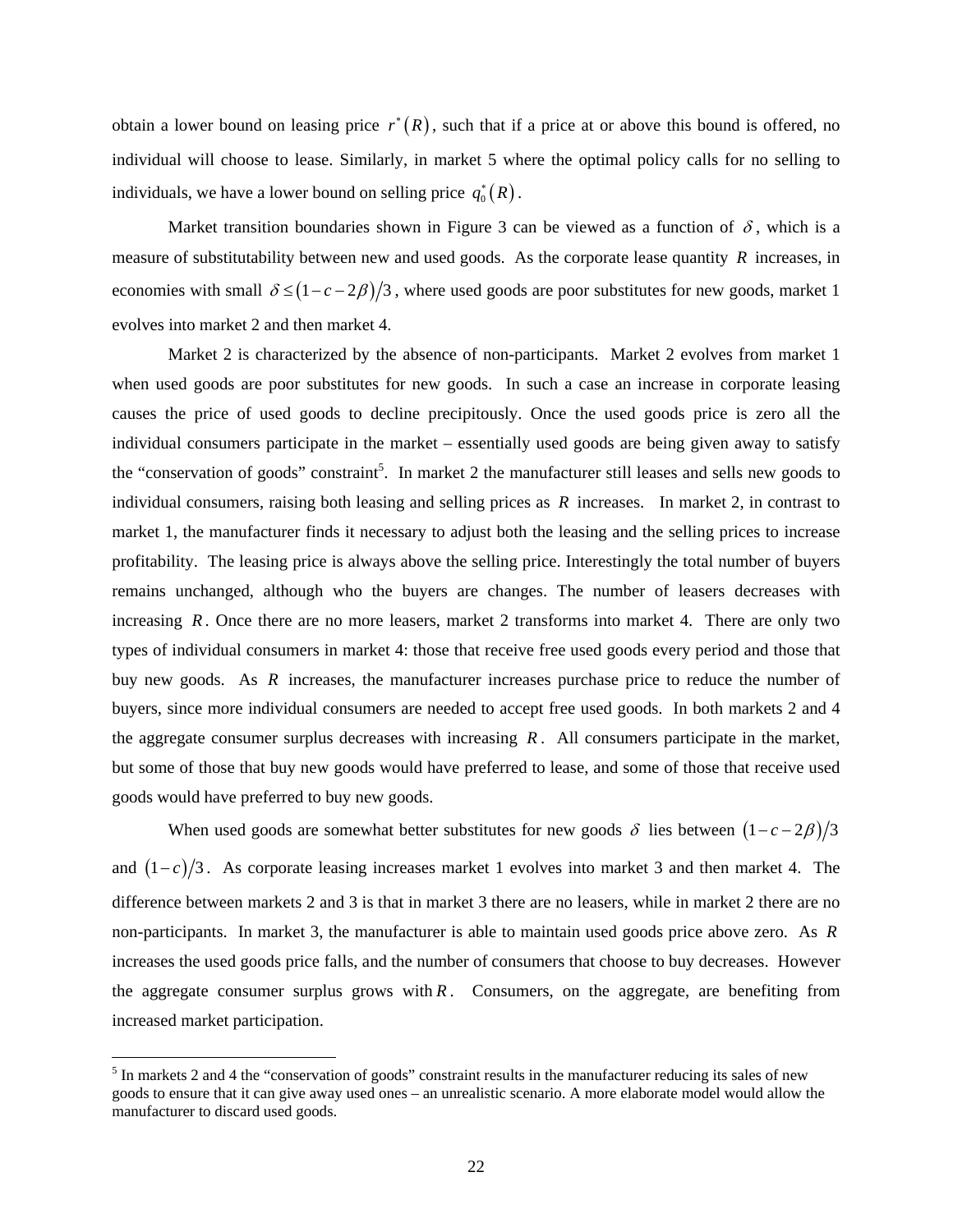

**Figure 3. Market Evolution Diagram: Complete Model Solution** 

When used goods are fair substitutes for new goods,  $(1-c)/3 < \delta < \overline{\delta}$ , market 1 evolves into market 3 and then into market 5; and when used goods are even closer to new goods, for  $\overline{\delta} < \delta < 1$ , leasing to individuals can never be optimal for the manufacturer, thus market 3 evolves into market 5. Only two types of consumers are present in market 5: those that buy used goods and those that do not participate in the market.

### **4.2.2 Optimal Leasing to Corporate Consumer**

The manufacturer's optimal leasing price  $v^*$  and the corresponding corporate leasing quantity  $R^* = R(v^*)$  is found by maximizing the profit function  $\pi_M^* [R(v)]$ . Once the corporate consumer's demand function  $R = R(v)$  is known, the optimization procedure is straightforward. To illustrate, assume the manufacturer operates in market 1. Then, the relevant profit function  $\pi_M^* [R(v)]$  is given by (40). The leasing price  $v^*$  must then satisfy the following first-order condition:

 $2\delta(1-\delta)R'(v)R(v) - [(1+3\delta)v + \delta(\delta-1)-(1+\delta)(c+\beta)]R'(v) - (1+3\delta)R(v) = 0$ 

Assume, for example, that  $R(v) = b - v$ . Substituting  $R(v) = b - v$  into the above equation and solving it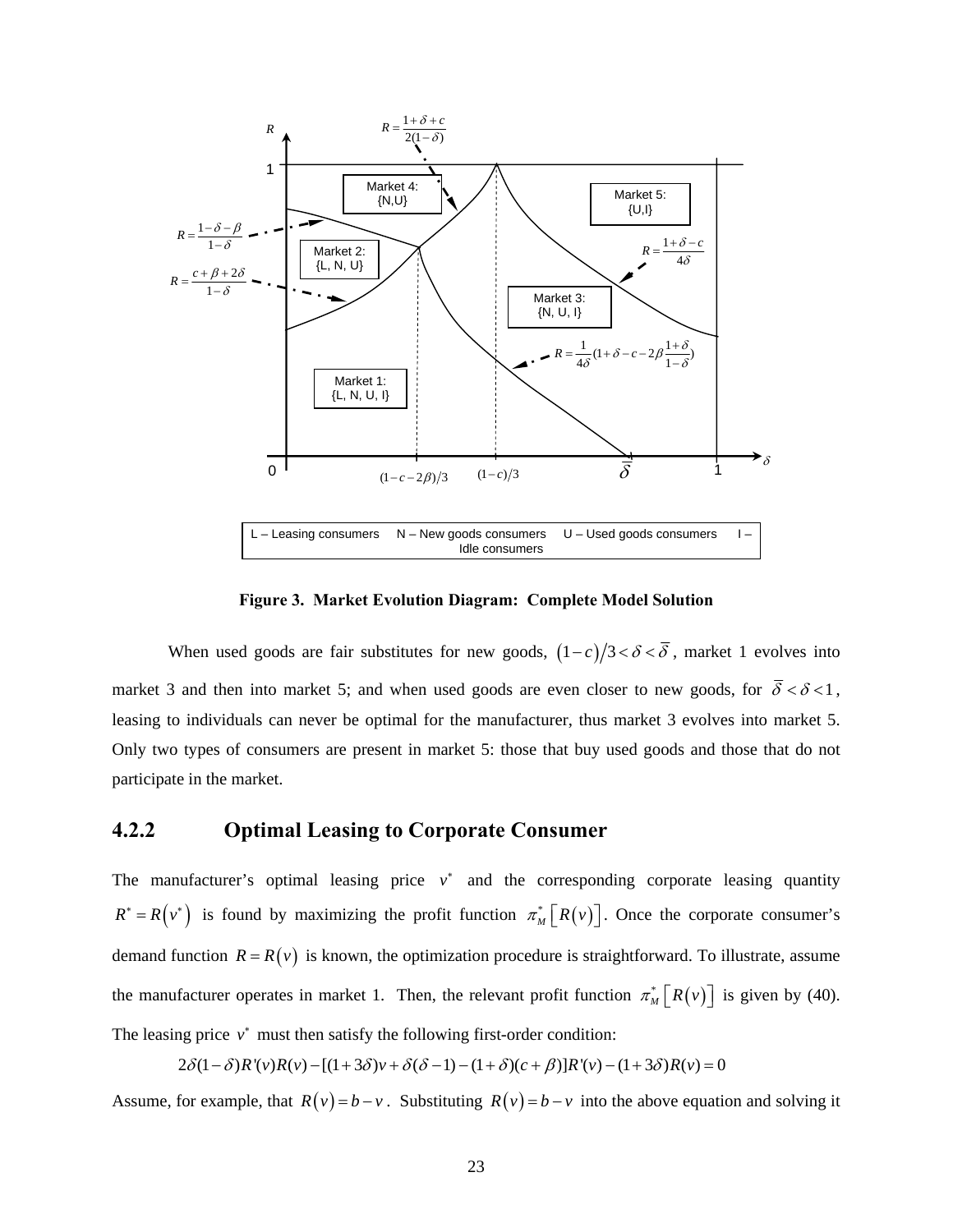for *v* , we get,

$$
v^* = \frac{[2\delta(1-\delta) + (1+3\delta)]b + (1+\delta)(c+\beta) + \delta(1-\delta)}{2[\delta(1-\delta) + (1+3\delta)]}
$$

which leads to the corresponding optimal leasing quantity of

$$
R^* = \frac{(1+3\delta)b - (1+\delta)(c+\beta) - \delta(1-\delta)}{2[\delta(1-\delta) + (1+3\delta)]}
$$

As expected, the manufacturer's optimal leasing price *v*<sup>∗</sup> increases with marginal production cost *c* and transaction cost  $\beta$ . It should be noted that to assure the optimality of  $v^*$ , the corresponding leasing quantity  $R^*$  computed above needs to fall within the boundaries for market 1, as defined in Proposition 1. Otherwise, it is optimal for manufacturer to operate under one of the other four possible markets, and the optimal corporate leasing price and quantity should be found accordingly.

## **5. Conclusion**

In this paper we investigated the coexistence of selling and leasing of finitely durable goods, when the producer of the goods is a monopolist and there are both corporate and individual consumers. The individual consumers have heterogeneous preferences and each uses no more than one unit of good at any time. The corporate consumer may use multiple units of good. We examined how the addition of the corporate consumer affects the market equilibrium, the pricing decisions of the manufacturer and the individual consumers' surplus.

We modeled the interaction between the producer and the consumers as an infinite horizon dynamic game, where the objectives of the parties, the monopolist and the consumers, are to maximize their discounted profits over an infinite horizon. We assumed that the used goods markets are not frictionless, and that both the monopolist and the consumers incur transaction costs when they sell goods on the second-hand market. Further we assumed that the transaction costs incurred by the monopolist are lower than those incurred by individual consumers. Using a model where the goods last two periods and assuming "conservation of goods", we showed that under very mild and reasonable assumptions about the individual consumer utility function, individual consumers separate into four groups along their utility continuum: those that do not participate in the market, those that buy used goods every period, those that buy new goods and use them for two periods, and those that lease new goods every period.

We measured the substitutability of new and used goods by the ratio of the consumer values for new and used goods. Under additional assumptions about the individual consumer's utility function we showed that as used goods become poorer substitutes for new goods the manufacturer may charge more for a single-period lease than for selling the good outright, since the manufacturer will remove from the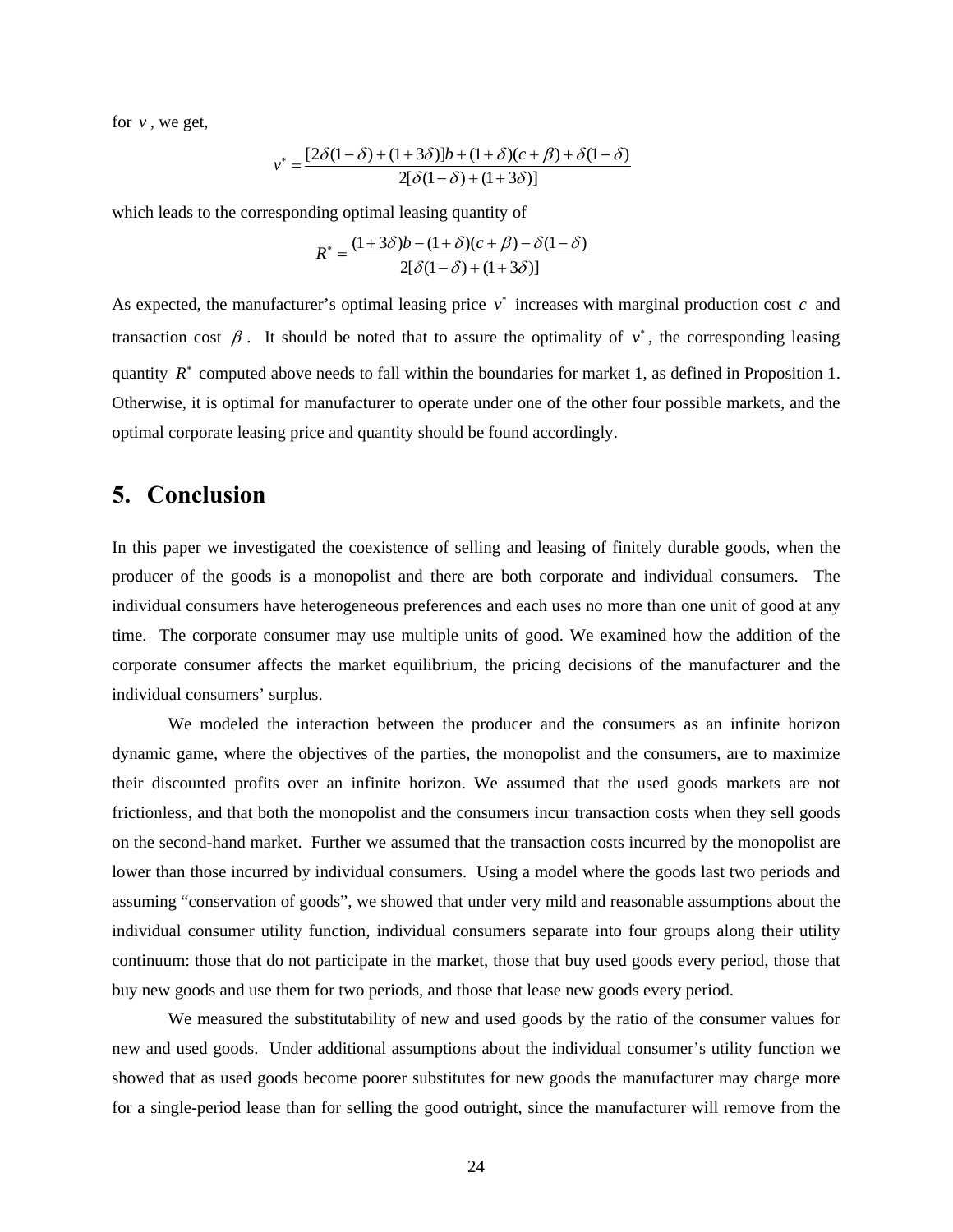consumer the burden of disposing of a used good. We also found that as long as there are nonparticipating consumers in the market the addition of a corporate consumer increases the aggregate welfare of individual consumers. Consumers that were previously unable to participate in the market, now do – since used goods become more plentiful and more affordable. We also found that in some situations where it is profitable for the manufacturer to lease more goods to the corporate consumer, the manufacturer controls the individual consumer market by adjusting the lease price and keeping the purchase price constant. If used goods are poor substitutes for new goods, then the manufacturer adjusts both lease and sale prices as he increases the number of goods leased to the corporate consumer.

Opportunities for further research are wide. A possible area to explore is how differences in the terms of individual and corporate leases affect the equilibrium. In our model both corporate and individual leases lasted one term. In a number of industries, corporate leases are shorter than leases to individual consumers. Adding in competition is another area that would be interesting to explore.

## **References:**

- Akerlof, G. (1970). "The Market for 'Lemons': Quality Uncertainty and the Market Mechanism." Quarterly Journal of Economics **84**(3): 488-500.
- Bhaskaran, S. R. and S. M. Gilbert (2005). "Selling and Leasing Strategies for Durable Goods with Complementary Products." Management Science **51**(8): 1278-1290.
- Blackwell, D. (1965). "Discounted Dynamic Programming." The Annals of Mathematical Statistics **36**(1): 226-235.
- Bulow, J. (1986). "An Economic Theory of Planned Obsolescence." Quarterly Journal of Economics **101**(4): 729-750.
- Bulow, J. I. (1982). "Durable-Goods Monopolists." Journal of Political Economy **90**(2): 314-332.
- Coase, R. H. (1972). "Durability and Monopoly." Journal of Law & Economics **15**(1): 143-149.
- Desai, P. and D. Purohit (1998). "Leasing and Selling: Optimal Marketing Strategies for a Durable Goods Firm." Management Science **44**(11): S19-S34.
- Desai, P. S. and D. Purohit (1999). Competition in Durable Goods Markets: The Strategic Consequences of Leasing and Selling. Marketing Science, **18**(1)**:** 42-58.
- Hendel, I. and A. Lizzeri (2002). "The Role of Leasing under Adverse Selection." Journal of Political Economy **110**(1): 113-143.
- Huang, S., Y. Yang and K. Anderson (2001). "A Theory of Finitely Durable Goods Monopoly with Used-Goods Market and Transaction Costs." Management Science **47**(11): 1515-1532.
- Johnson, J. P. and M. Waldman (2003). "Leasing, lemons, and buybacks." RAND Journal of Economics **34**(2): 247-265.
- Porter, R. H. and P. Sattler (1999). Patterns of Trade in the Market for Used Durables: Theory and Evidence. Working Paper W7149. Cambridge, MA, NBER.
- Purohit, D. (1997). "Dual distribution channels: The competition between rental agencies and dealers." Marketing Science **16**(3): 228-245.
- Purohit, D. and R. Staelin (1994). "Rentals, sales, and buybacks: Managing secondary distribution channels." Journal of Marketing Research (JMR) **31**(3): 325-338.
- Sawyers, A. (2002). GM seeks more profit in fleet sales mix. Automotive News. **76:** 20.
- Waldman, M. (2003). "Durable Goods Theory for Real World Markets." Journal of Economic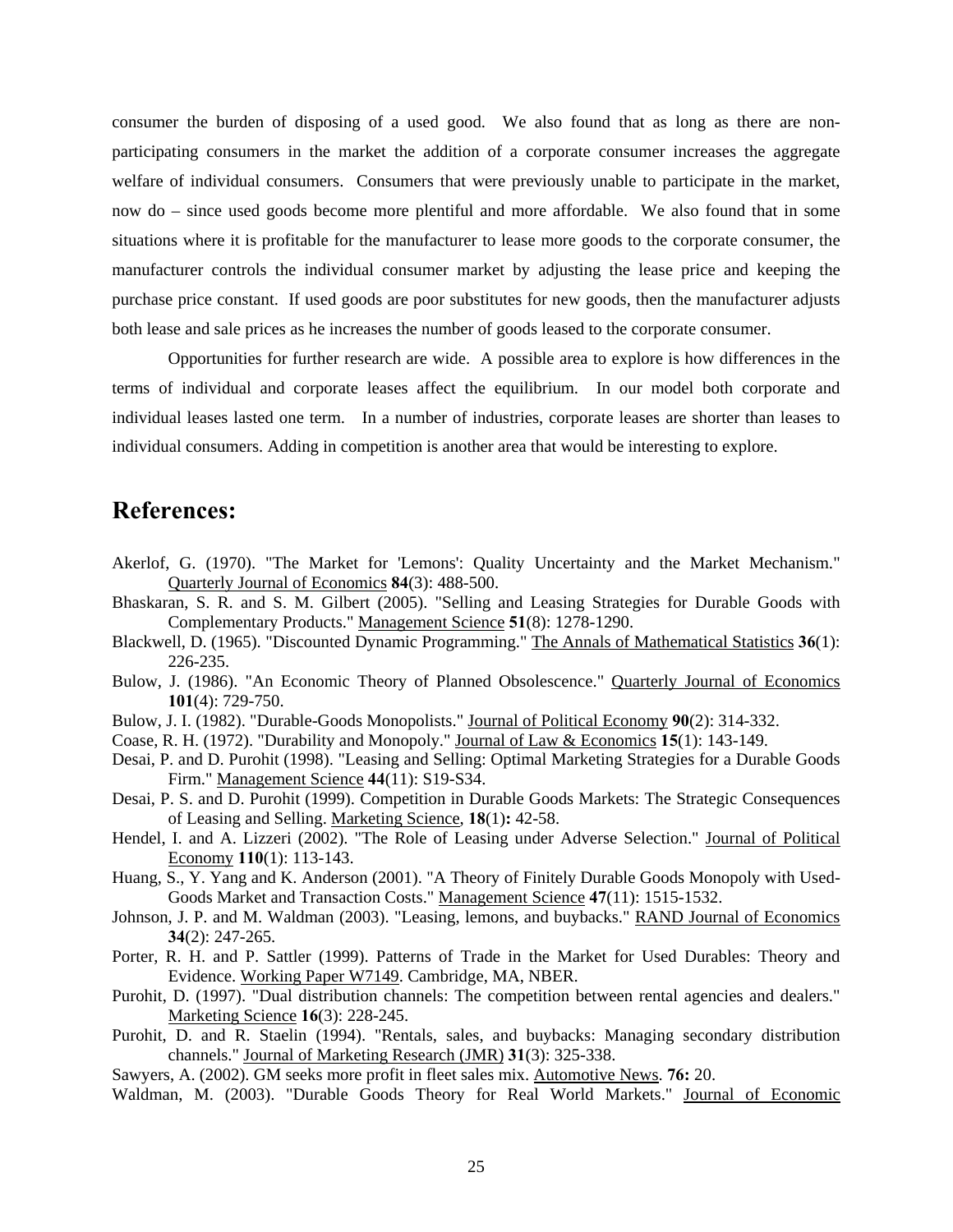Perspectives **17**(1): 131-154.